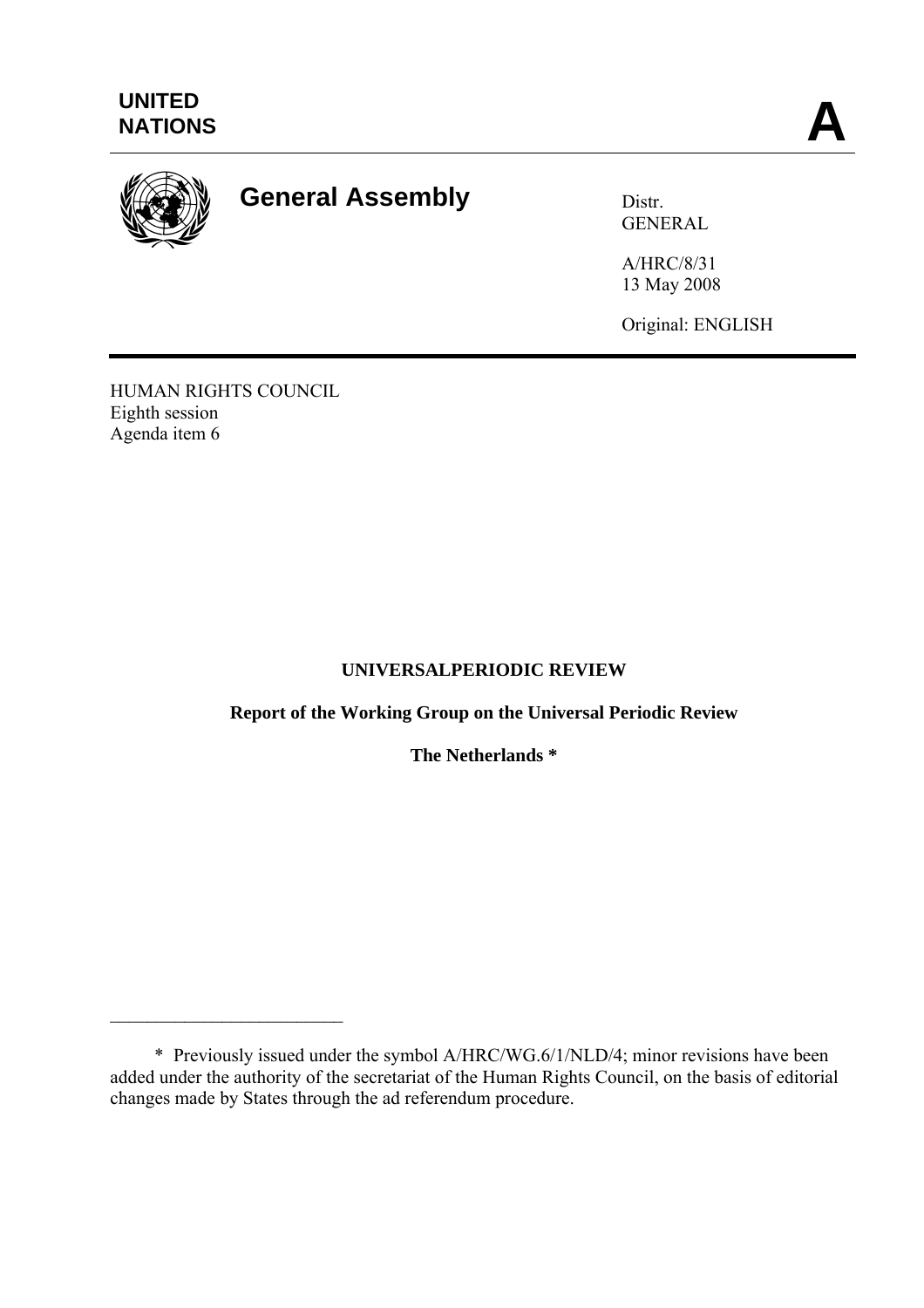## **CONTENTS**

*Paragraphs Page*

| $\mathbf{I}$ | SUMMARY OF THE PROCEEDINGS OF THE REVIEW PROCESS  5 - 77 3 |  |            |    |
|--------------|------------------------------------------------------------|--|------------|----|
|              |                                                            |  | $5 - 18$ 3 |    |
|              | <b>B</b> .                                                 |  |            |    |
|              |                                                            |  | 78 - 80    | 16 |

#### **Annex**

|--|--|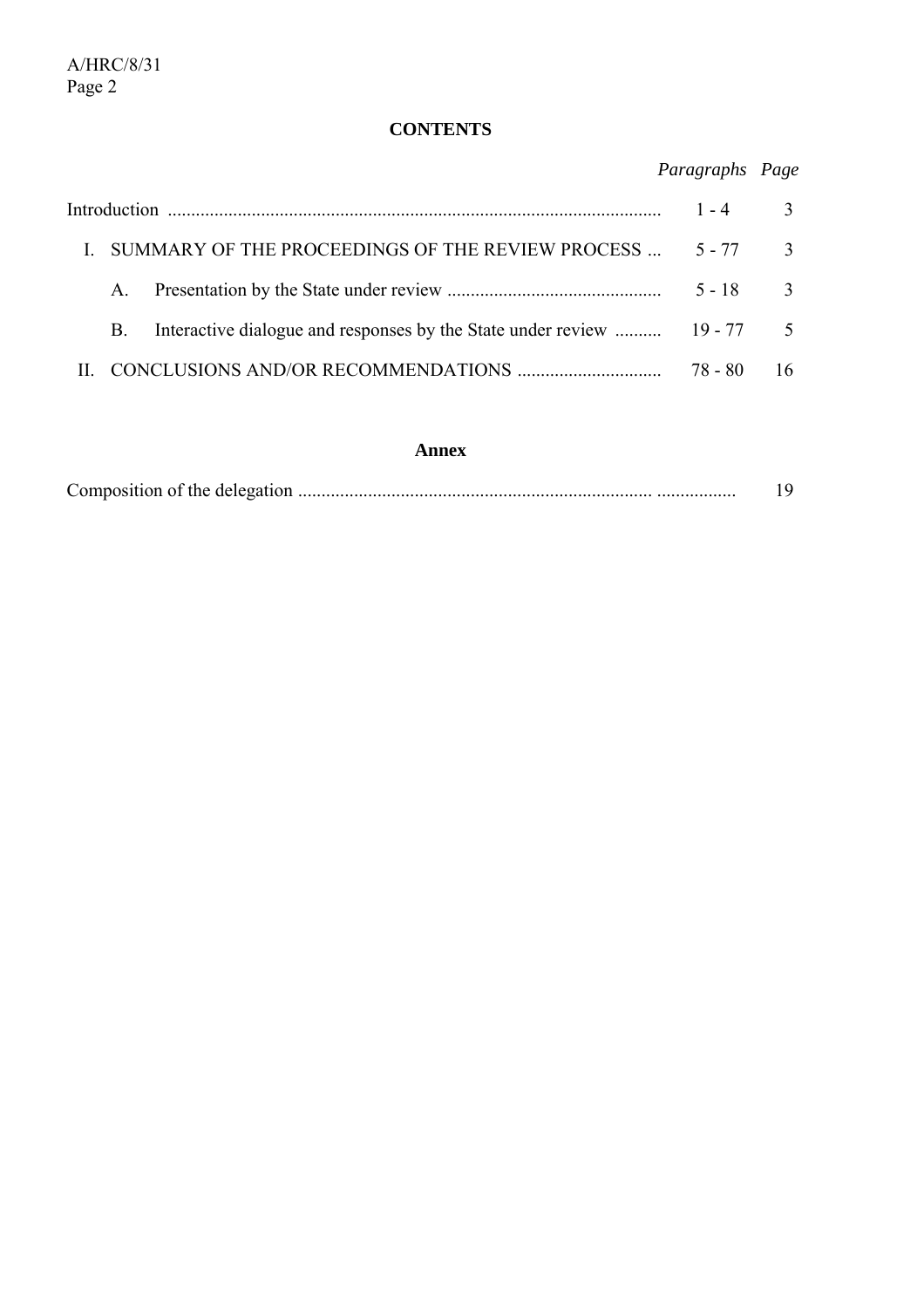#### **Introduction**

1. The Working Group on the Universal Periodic Review, established in accordance with Human Rights Council resolution 5/1 of 18 June 2007, held its first session from 7 to 18 April 2008. The review of the Netherlands was held at the 13th meeting on 15 April 2008. The delegation of the Netherlands was headed by H.E. Ms. Nebahat Albayrak, State Secretary for Justice, Ministry of Justice. For the composition of the delegation, composed of 18 members, see appendix below. At its 17th meeting held on 18 April 2008, the Working Group adopted the present report on the Netherlands.

2. On 28 February 2008, the Human Rights Council selected the following group of rapporteurs (troika) to facilitate the review of the Netherlands: Peru, Pakistan, Nigeria.

3. In accordance with paragraph 15 of the annex to resolution 5/1, the following documents were issued for the review of the Netherlands:

 (a) A national report submitted/written presentation made in accordance with paragraph 15 (a) (A/HRC/WG.6/1/NLD/1);

 (b) A compilation prepared by the Office of the High Commissioner for Human Rights (OHCHR), in accordance with paragraph 15 (b) (A/HRC/WG.6/1/NDL/2);

 (c) A summary prepared by OHCHR, in accordance with paragraph 15 (c) (A/HRC/WG.6/1/NLD/3).

4. A list of questions prepared in advance by Denmark, Finland, Italy, the United Kingdom of Great Britain and Northern Ireland, France and Sweden was transmitted to the Netherlands through the troika. These questions are available on the extranet of the Universal Periodic Review.

## **I. SUMMARY OF THE PROCEEDINGS OF THE REVIEW PROCESS**

#### **A. Presentation by the State under review**

5. At the 13th meeting on 15 April 2008, the State Secretary for Justice, Ministry of Justice, introduced the national report. She noted that there is currently an active discussion about fundamental human rights in the Netherlands, and that human rights have a strong basis in legislation, policy and the enforcement process of the Netherlands. She stressed that the Netherlands does not expect only to receive compliments during the review, but is open to criticism and suggestions. She indicated that as a part of the Kingdom of the Netherlands, the Netherlands Antilles and Aruba also subscribe to many United Nations treaties and underlined that the representatives of the Netherlands Antilles are here as part of the delegation of the Netherlands.

6. Dutch society is characterized by pluralism with a wide range of ideologies, beliefs, lifestyles and value patterns. Freedom makes this pluralism possible. The Constitution of the Netherlands and human rights conventions have anchored these freedoms and are therefore a source of shared basic values. The State Secretary for Justice stressed that the Constitution does not have any order of precedence for the fundamental rights. Case law offers good insight into specific situations in which one fundamental right weighs more heavily than another.

7. Regarding prevention of terrorism, the State Secretary for Justice noted that respect and attention for human rights and the rule of law are starting points. She indicated that the Netherlands combats radicalization that precedes terrorist activities. One of the factors contributing to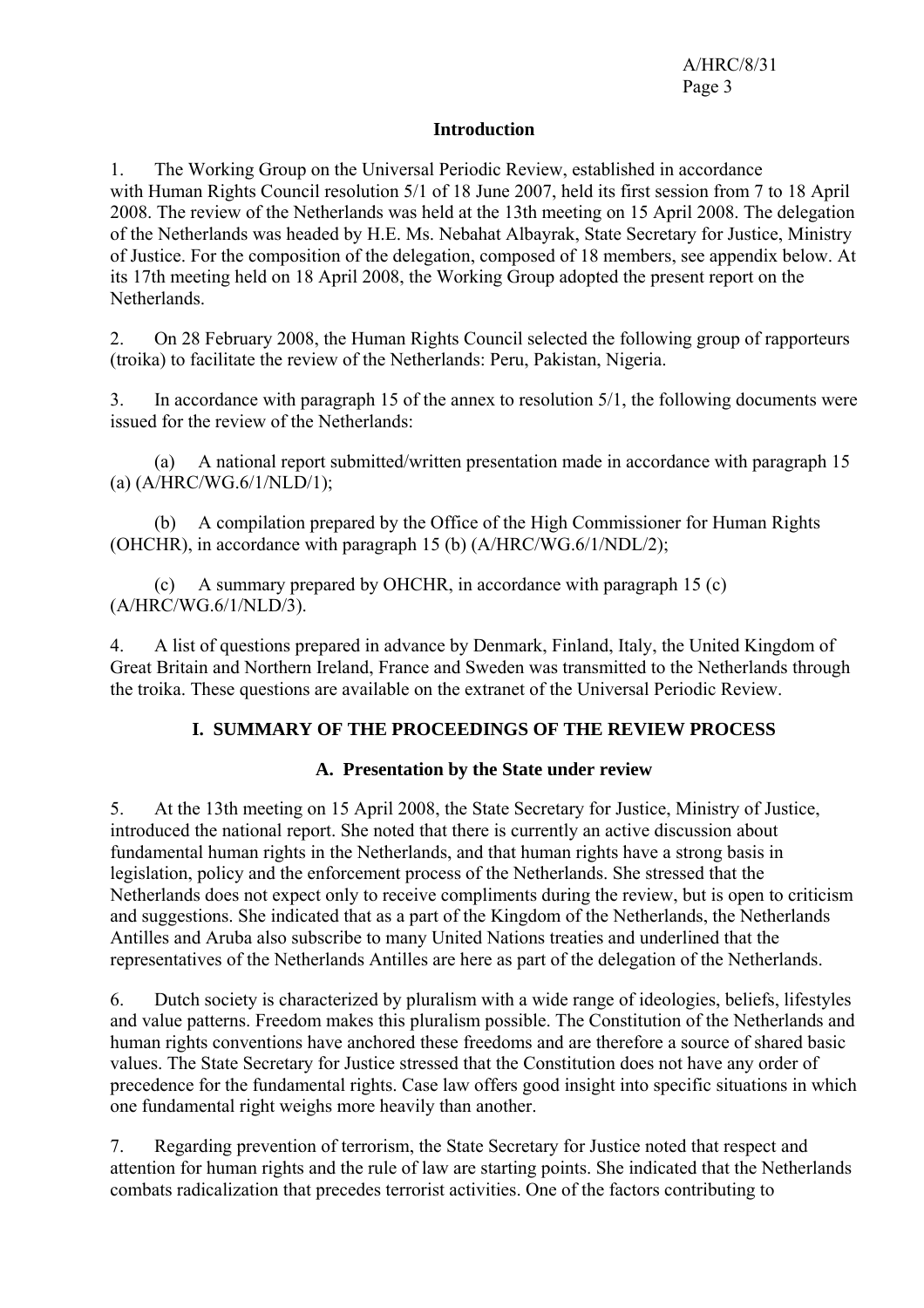A/HRC/8/31 Page 4

radicalization is the lack of political freedom and room for political and social participation. The promotion of good governance and the rule of law as well as respect for basic human rights and for cultural and religious diversity can contribute to the prevention of this radicalization. She also highlighted the importance of promoting the rule of law, which is conducive to the delegitimization of the use of violence by groups of citizens. This includes countering the instigation of violence on the Internet, other media, in education and religious institutions.

8. The Netherlands is building an effective mechanism to counter terrorism in the earliest possible stages. While this may mean that certain persons and organizations will have to be observed more closely, measures for combating terrorism are defined by law and enforced under legal supervision.

9. The Netherlands respects the absolute nature of the prohibition of torture in expulsion cases of terrorist suspects because human rights apply to everyone. This means that no one liable to Netherlands jurisdiction will ever be knowingly and wilfully subjected to treatment contrary to the provisions dealing with the right to life and the prohibition of torture. This is equally true for terrorist suspects and persons who fall within the scope of article 1F of the 1951 Convention relating to the Status of Refugees.

10. Human rights have a prominent role in addressing human trafficking and prostitution. The Netherlands combats trafficking and all related criminal activities fervently. The Netherlands is also the first country to have established an independent National Rapporteur on Human Trafficking in 2000. The Netherlands has imposed a period of reflection of three months, during which victims of trafficking can carefully consider whether or not they wish to cooperate with the police. Victims that decide to do so will receive a temporary residence permit. Those who do not cooperate can request a residence permit on special and individual grounds. Human rights also have an important role regarding Dutch policy on prostitution. The Netherlands lifted the ban on brothels in 2000. This has given the responsible authorities more and better possibilities to improve the position of sex workers, for example in the areas of safety, health and working conditions.

11. The State Secretary for Justice noted that the prevention and combating of discrimination is another issue requiring special attention. Discrimination, on whichever grounds, cannot be permitted. Consequently, prevention and combating discrimination require a substantial effort by the Government. Dutch laws prohibit discrimination and punish those breaking such laws. The Netherlands supports the victims of discrimination and has developed a new national infrastructure of anti-discrimination bureaus to assist the victims. The Netherlands is aware of the changes in its society since 2001 and has taken a wide range of measures to counter social divisions and the hardening of social attitudes. A policy plan is currently being developed that aims at combating racial discrimination on the labour market, in law enforcement, criminal investigation and on the Internet. The Netherlands strongly believes that real interaction between people of different backgrounds will help to combat discrimination and Islamophobia in the country. Respecting the freedom of Muslims to practise their religion is also a key theme of integration policies and is in line with a longstanding tradition of freedom of religion in the Netherlands.

12. The improvement of women's rights and emancipation remain important. The State Secretary for Justice stressed that the main issues in the policy of the Netherlands are labour participation, the position of women and girls from minority groups, safety and international emancipation policy. There is a special portfolio, the Minister for Emancipation, tasked with the coordination of the emancipation policy. All involved departments have their own responsibilities related to this issue.

13. She noted that the appointment of a Minister for Youth and Family, among other measures, shows the importance paid to children's rights by the Netherlands. In part as a result of the United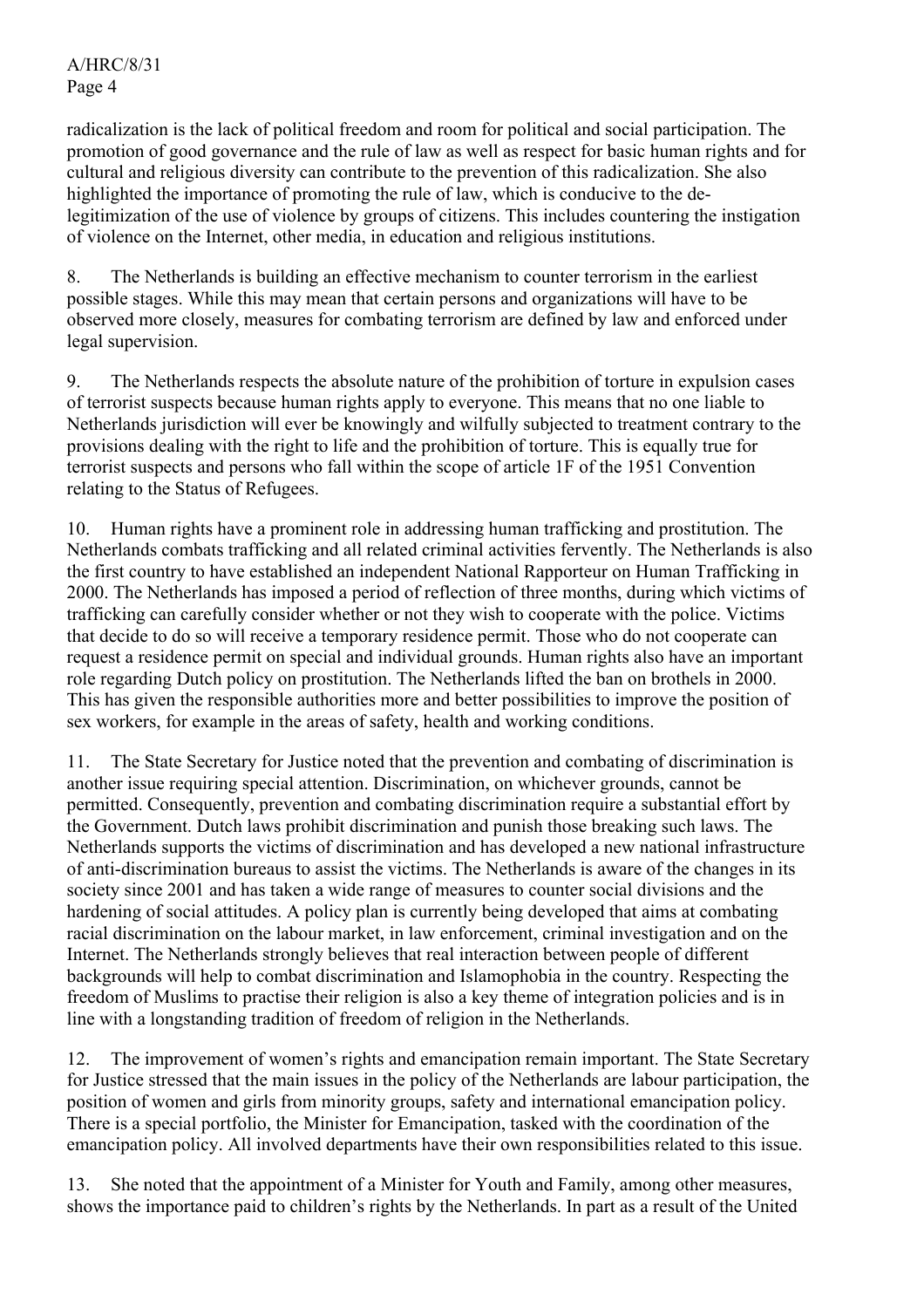Nations Study on Violence against Children, the Netherlands developed the Action Plan on Child Abuse "Children Safe at Home", with the objective to reduce the number of cases of child abuse. Activities are aimed at prevention, discovery, stopping and damage control.

14. The State Secretary for Justice addressed the written questions asked in advance by States. With regard to the question by Italy, she indicated that the Netherlands is currently preparing for the final decision-making on the establishment of an easily identifiable, effective and efficient national institution for the protection and promotion of human rights, operating in accordance with the Paris Principles. Several very valuable institutions are already active, such as the Data Protection Authority, the National Ombudsman and the Equal Treatment Commission. Careful consideration is necessary to decide on the most suitable place for this new institution within this existing field of institutions.

15. In response to a question by France on the signature of the International Convention on the Protection of All Persons from Enforced Disappearance, the State Secretary for Justice noted that on 11 April, the Council of Ministers decided to authorize the Permanent Representative of the Netherlands to the United Nations to sign this Convention. Regarding the question by the United Kingdom on the involvement of civil society in the preparation of the national report, the State Secretary for Justice noted that the Government consulted over 20 organizations representing ethnic minorities, women, children, refugees, aliens, homosexuals, detainees and many more.

16. In response to the question by the United Kingdom on measures concerning garments covering the face, the State Secretary for Justice informed that the Netherlands considers wearing clothing that completely covers the face as undesirable. Wearing such clothing impedes open communication between people and equal opportunities for men and women. It also hampers the position of women in social transactions. At the same time, wearing Islamic face-covering clothing such as the burka or niqāb is a form of religious expression, and religious freedom may only be restricted in specific and closely defined situations.

17. With regard to the United Kingdom's concern about de facto segregation in the field of education, she confirmed that this is a serious problem and addressing it is one of the priorities of this Government. She noted that the establishment of a centre for mixed schools is one of the measures, but that there are others. In response to the question by Italy regarding human rights education, primary and secondary schools choose their own programmes and educational resources within the framework of the so-called attainment targets and examination requirements set by the **Netherlands** 

18. On the question by Sweden about violence against women, following the report of the Special Rapporteur on violence against women, she indicated that the Netherlands is working on a new action programme on domestic violence. Extra attention will be paid to prevention and early identification of domestic violence. Policy will focus on removing obstacles with respect to the exchange of information between professionals in the field of domestic violence.

## **B. Interactive dialogue and responses by the State under review**

19. During the ensuing interactive dialogue, a number of delegations welcomed the national institutional framework of the Netherlands as well as its commitment and achievements in the field of promoting and protecting human rights. The Netherlands was also praised for the high quality of its presentation and its national report, including the participatory and cooperative approach adopted for its preparation. Numerous delegations commended the Netherlands on its frank recognition of remaining challenges and issues. During the interactive dialogue, 37 delegations made statements.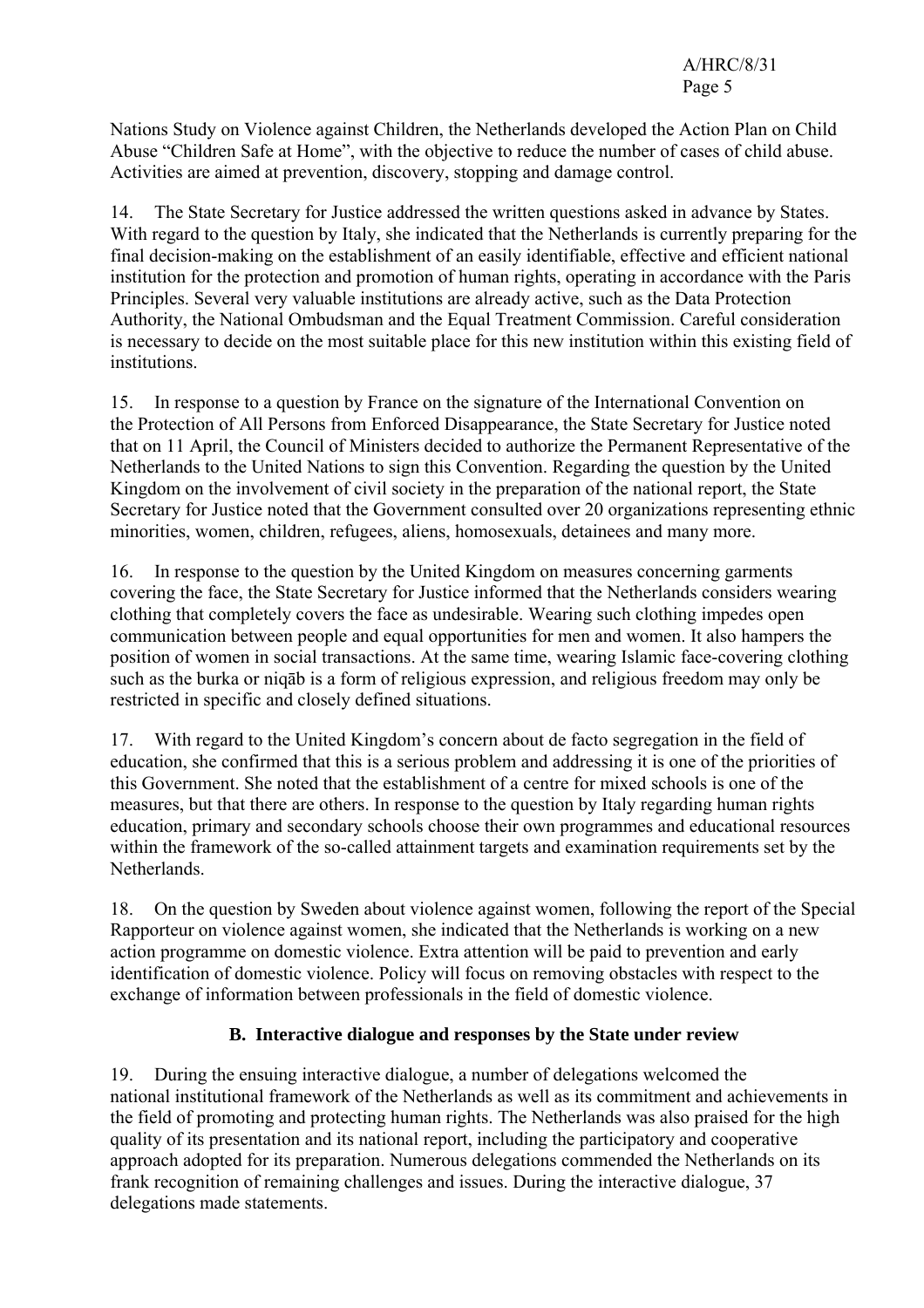20. Belgium noted the progress made by the Netherlands, in particular regarding the gender perspective and activities designed to provide greater opportunities to women of ethnic minorities. It welcomed the opening of a network of local offices to combat discrimination. Belgium requested information on work under way to set up a national human rights institution and how tasks will be divided between this institution and existing mechanisms.

21. The Holy See expressed its grave concern regarding reports that newborn handicapped infants have their lives ended by medical personnel. It raised the following questions: does the Netherlands recognize that the newborn child has rights under the International Covenant on Civil and Political Rights (ICCPR) and the Convention on the Rights of the Child (CRC) and that the newborn needs special safeguards and care, including appropriate legal protection, before as well as after birth? The Holy See concluded that the best way to respect the human rights of the child starts with the rejection of any forcible termination of his/her life, and with the recognition that the right to life is inviolable.

22. France invited the Netherlands to provide explanations regarding significant discrimination of immigrants, which continues to exist despite efforts already undertaken, especially in areas such as sports, leisure, employment and housing. With respect to the burning down of an asylum-seeker's home in 2005, which killed 11 people, France requested information on measures adopted to enhance the personal safety of asylum-seekers. Noting that the Netherlands has signed the Convention on the Protection of All Persons from Enforced Disappearance, France recommended that it ratify the Convention as soon as possible.

23. By quoting a recent poll indicating support among the Dutch society for the reinstatement of the death penalty, Egypt asked what steps the Government intends to take to respond to such a popular demand. Egypt recommended that the Government initiate a debate on this issue, with a view to reaching conclusions consistent with international human rights law. Egypt recommended that the legality of prostitution be reconsidered given its impact on the realization of a whole range of rights; first and foremost, the fact that prostitution constitutes a flagrant violation of women's right to dignity. Egypt enquired about steps taken by the Government to stem a recent trend to exploit the phenomenon of migration for political gains and recommended that, consistent with the relevant obligations under international human rights law, a mechanism be established with a view to verifying that political parties and social institutions do not adopt racist or xenophobic programmes. With reference to the recent court ruling on statements made by the producer of the film "Fitna" not qualifying these as illegal hate speech but as being protected by the freedom to expression, Egypt recommended that Dutch lawmakers discharge their responsibility under ICCPR, in particular with regard to the prohibition of incitement to hatred by law, and enacting the necessary restrictions to protect the rights of others. Finally, with a view to helping to address the aforementioned problems, Egypt recommended that the Netherlands accede to the International Convention on the Protection of the Rights of All Migrant Workers and Members of Their Families (ICRMW).

24. Canada requested further information on how the new programme "Dealing with Domestic Violence" will address concerns expressed by both the Committee on the Elimination of Discrimination against Women (CEDAW) and the Special Rapporteur on violence against women in respect of the persistence of violence against women, including domestic violence. Canada recommended continuing efforts to intensify the investigation and prosecution of racial hatred and related violence through criminal legal proceedings and other measures.

25. The United States of America referred to a recent poll suggesting that parts of the Dutch society have negative views of Islam. It further noted that Dutch Muslims often feel compelled to defend themselves against prejudices regarding their poor integration, a high level of criminal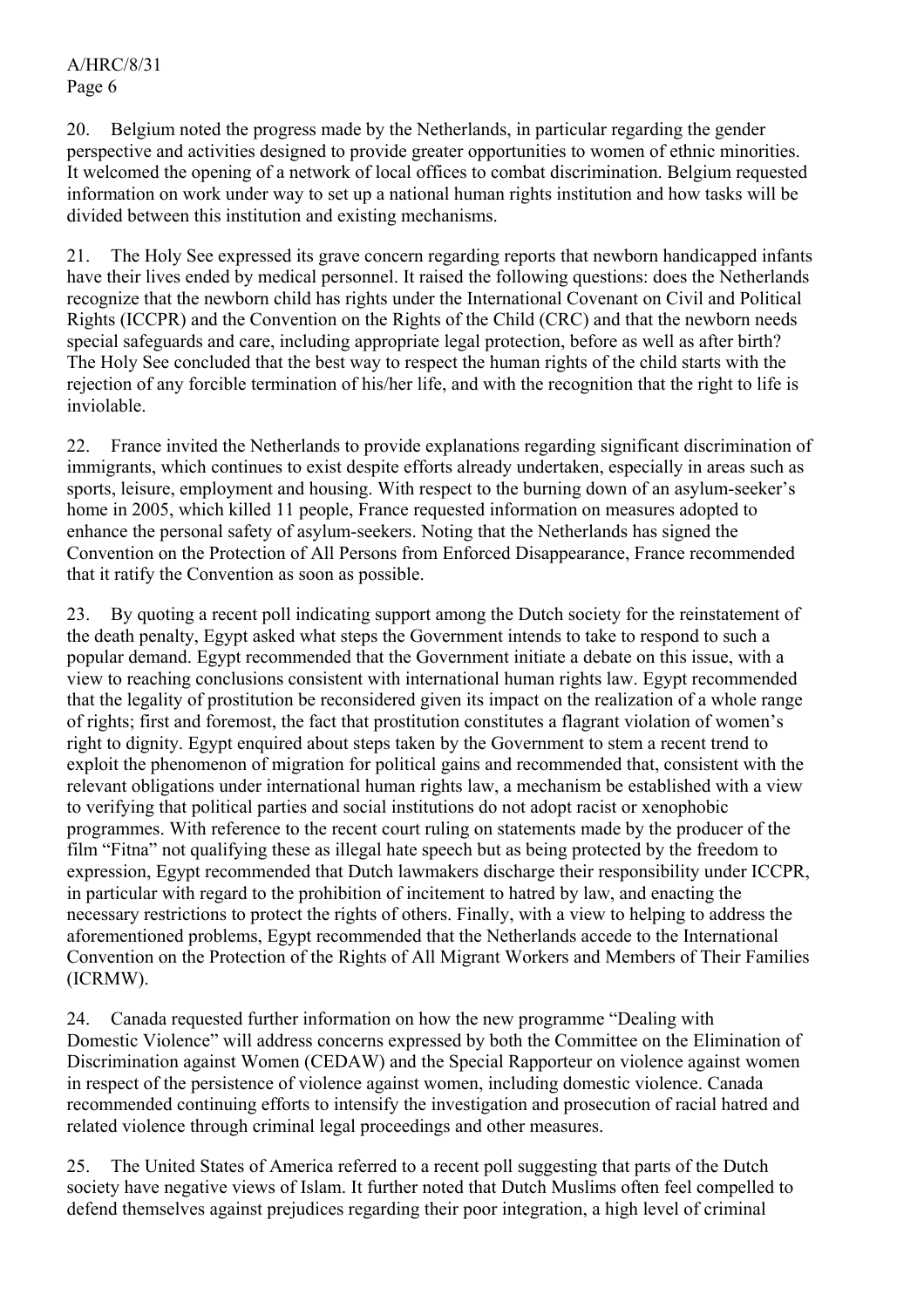activity among Muslim youth, and views of conservative Muslims on women's rights, homosexuality, and corporal punishment. Also, religious and ethnic minorities often perceive that they are discriminated against. The United States asked the Netherlands about its strategies to better integrate religious and ethnic minorities.

26. The United Kingdom noted with some concern the delays the Netherlands has faced in submitting its periodic reports to various United Nations bodies. It recommended to the Netherlands to ensure that in the future, information on the implementation of human rights conventions in the Dutch overseas territories be consistently included in its reports to treaty bodies, and offered assistance in sharing experiences in this respect.

27. Peru welcomed the fact that the Netherlands hosts many migrants and asylum-seekers, and its approach to multiculturalism. It noted that the Netherlands has not ratified the ICRMW and recommended to the State to do so.

28. Brazil acknowledged that progress has been made, inter alia, with respect to the protection against racial discrimination. It expressed concerns at counterterrorism measures and policies to combat human trafficking. It wanted to know how the act on expanding the scope of investigations and prosecution of terrorist crimes meets international human rights standards. It also enquired about the assessment of the Netherlands current policy regarding immediate assistance to victims of human trafficking. It recommended considering the ratification of the Optional Protocol to the Convention against Torture and Other Cruel, Inhuman or Degrading Treatment or Punishment (CAT) and the Optional Protocol to CRC on the involvement of children in armed conflict.

29. Cuba noted that xenophobia and racism, particularly on the Internet and other media, and the stigmatization of religious and ethnic minorities are still present in the country. It stated that an anti-Islamic approach, which is an offence to people who hold that faith, is an exaggerated use of freedom of speech. In this context, Cuba wanted to know how the Government reconciles the freedom of speech with article 4 of the International Convention on the Elimination of All Forms of Racial Discrimination (ICERD), to which it has not tabled any reservations. It recommended the immediate implementation of all relevant articles. Cuba also asked how the Government reconciles counterterrorism measures with the respect of human rights obligations and recommended that it consider revising all anti-terrorism legislation to bring it in line with the highest human rights standards.

30. The Russian Federation noted with satisfaction information that the Netherlands is working on the ratification of the Optional Protocol to CAT and the Optional Protocol to CRC on the involvement of children in armed conflict and recommended that clear time frames be set in this regard and that the Human Rights Council be informed accordingly. It enquired about reservations with respect to CRC and recommended that the question of their withdrawal be considered. Lastly, the Russian Federation recommended that in the future, all treaty bodies and all reports should cover not only the European part but also Aruba and the Netherlands Antilles and that the Netherlands withdraw its reservations to the International Covenant on Economic, Social and Cultural Rights with regard to the Netherlands Antilles.

31. In response, the State Secretary for Justice said that the division of tasks between the Ombudsman institution, the Commission on Equal Treatment and the projected national human rights institution is currently under consideration. The new institution should add value to existing infrastructure, and its tasks will be defined in accordance with the Paris Principles.

32. Regarding the issue of integration of ethnic minorities and refugees, the State Secretary for Justice stated that it wants to build bridges between citizens. While she noted that there will always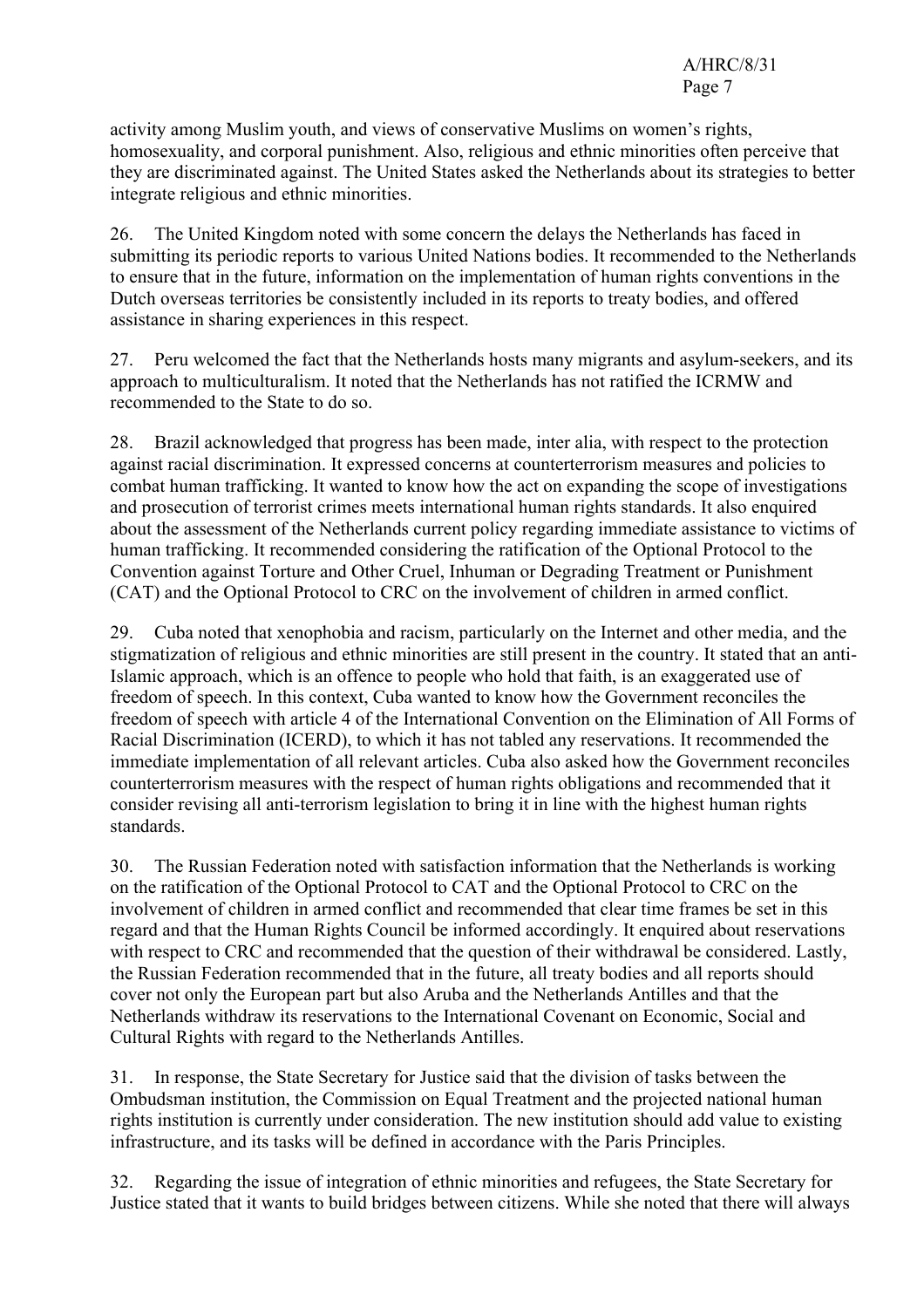A/HRC/8/31 Page 8

be value-based conflict within the country because it is a multicultural society, she indicated that in a democracy based on the rule of law, such conflict can be solved peacefully. She also responded to the question regarding the persistence of discrimination, noting that it has a lot to do with the identity of the Netherlands. She stated that it is unfortunately always difficult to remove prejudice from peoples' minds. Politics, media and society as a whole have become more intense, and fostering real dialogue will help to counter prejudice.

33. On discrimination in labour participation, the State Secretary for Justice said that people must have every opportunity to work and to access the labour market on the basis of equal rights and equal treatment. According to the Planning Bureau of the Netherlands, the growth of the labour market will slow down, an issue which is retaining very specific attention by the Minister of Social Affairs and Employment. In response to Egypt's remark, the State Secretary repeated that it firmly opposes the documentary "Fitna" and the decision of the filmmaker to show it on the Internet, noting that such an action is marked by a desire to create polarization. The Netherlands was pleased to see that reactions now are such as they are, and that the position of Muslims in the Netherlands is welcomed and encouraged.

34. On domestic violence, the State Secretary for Justice said that the emphasis of the new action programme will be on consolidating results and responses to new developments, particularly on prevention and early identification. A national awareness campaign on violence against women was launched, as were a national hotline and a special website in April 2007. Regarding all forms of violence against women, such as sexual crimes, domestic violence, abuse and honour-related violence, the Emancipation Monitor addresses this with statistics and updates on prevalence and type of violence. As stated earlier, she said that its aim is to give immediate assistance to victims of trafficking. The Netherlands has implemented all the recommendations made by the National Rapporteur on Trafficking.

35. The State Secretary for Justice mentioned that lifting the ban on brothels in 2000 enabled the Government to exercise more control over the sex industry and to counter abuses. The police make frequent controls, pick up on violations, and take actions against sexual violence and trafficking. This has led to improved working conditions for prostitutes with regard to their health and safety. She also addressed questions regarding the issue of the end-of-life decisions for newborn handicapped infants whose suffering is unbearable. In recent State reports, the Netherlands has reported on developments on this issue, noting that hospital personnel can often face difficult decisions in this regard. Action to end the life of newborn handicapped infants is criminal even if the suffering is unbearable, and is considered homicide in the Netherlands. Nevertheless, extremely complex medical issues are raised when the infant has congenital abnormalities which cannot go away. In 2006, a Committee of Experts to advise on end-of-life decisions was established.

36. On the fire incident which resulted in the loss of 11 lives of illegal aliens who were about to be repatriated, the State Secretary for Justice said that the fire did not occur in a reception centre for asylum-seekers but in a detention centre for illegal aliens. The Netherlands has taken measures to improve fire prevention safety in reception and detention centres.

37. The State Secretary for Justice addressed the new legislation on counterterrorism, indicating that the possible effects of all legislative measures on human rights are taken into account in new lawmaking processes, in particular when such measures address sensitive issues such as the prevention of terrorism. Parliament will use all means and instruments to examine the compatibility of new legislation with human rights. She said that therefore the legislation meets international human rights standards.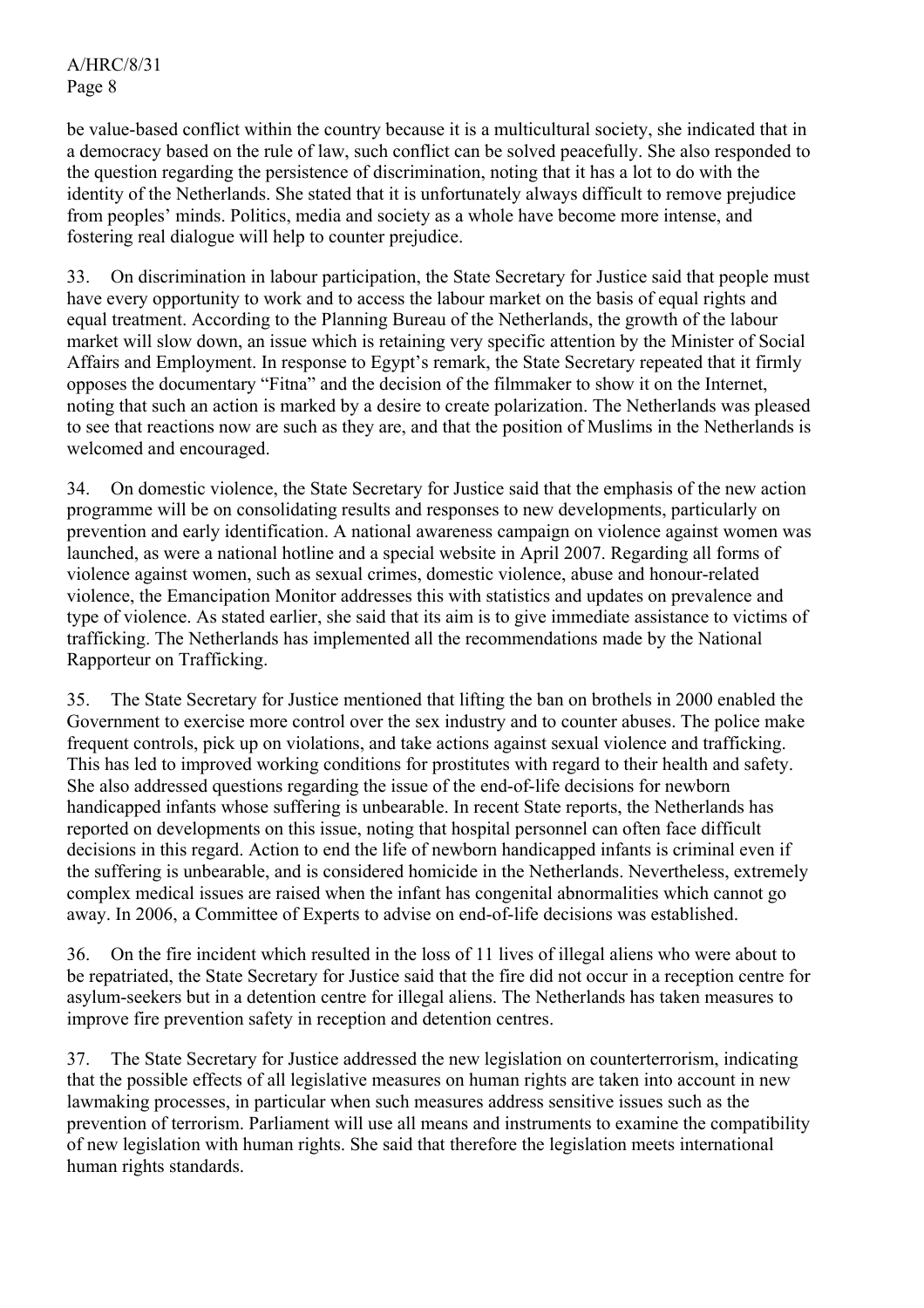38. The State Secretary for Justice stated that the Optional Protocol to CRC on the involvement of children in armed conflict is currently being reviewed by Parliament with a view to ratification and the Optional Protocol to CAT will be submitted to Parliament in the course of 2008. On the issue of the status of human rights in the overseas territories, she indicated that the overseas territories are independently responsible for their own reports to treaty bodies but experience challenges in this respect. The Netherlands Antilles adopted a policy on human rights to improve its compliance with and reporting on human rights treaties. The Netherlands accepted the offer from the United Kingdom to share its experience in this regard.

39. Regarding the opinion poll mentioned by Egypt and the question on the death penalty, the State Secretary for Justice noted that the Government is not run by opinion polls, even if it may be interesting to look at them. It also indicated that this poll does not represent the majority of Dutch society nor Parliament - Government is run by elected political representatives. It stated its firm opposition to the death penalty, and that its respect for human rights is basic in this position.

40. The Islamic Republic of Iran shared concerns expressed by treaty bodies and special procedures on a series of human rights violations, including increasing instances of Islamophobia and occurrences of racist and xenophobic incidents, as well as various manifestations of discriminatory attitudes towards ethnic and religious minorities and - most recently - a defamatory film against the Koran as an example of incitement to religious and racial hatred. It also expressed concern, inter alia, about discrimination in society and violence against immigrants, minority women, persistence of violence against women, the high incidents of child abuse, the high number of women and girls who are victims of trafficking, and the low presence of women in public and private sectors. Iran also expressed concern about the lack of legal access of persons in police detention during the initial period of interrogation, the excessive length of pretrial detention, and the high number of non-convicted detainees in the Netherlands Antilles and Aruba. Iran asked about concrete measures taken by the Government to tackle the incitement to racial and religious hatred. Iran recommended that the Netherlands strengthen its rules and regulations in this respect, particularly with regard to defamation of religions and Islamophobia. Iran was also concerned about the persistence of domestic violence and recommended to the Netherlands to promote and strengthen the foundation of the family and its values among the society.

41. With reference to the national report noting that people of Dutch origin and migrants still live in separate worlds, Turkey wanted to hear the views of the Government on measures which may be taken to address the issue of de facto school segregation as reported also by the Committee on the Elimination of Racial Discrimination (CERD) and the Committee on the Rights of the Child. Turkey also asked for further information about measures taken in relation to discrimination in the labour market. Finally, Turkey encouraged the Government to take a leading role in setting the tone of the current national debate on integration issues. Integration should be regarded as a two-way process and the voices of migrants and other groups should also be heard.

42. Pakistan indicated that the national report notes that there may be cases where individual freedoms and self-actualization seem to lead to a failure to acknowledge the rights of others - hence restrictions ought to be imposed on individual freedom if it infringes other citizens' well-being or freedom of choice. Despite an array of laws and a framework to combat racism and xenophobia, Pakistan noted recent actions to incite racial hatred and religious intolerance that have shocked Muslims around the world. It noted that a defamatory documentary released by a Dutch parliamentarian, intended to demonize Muslims and distort the message of the Koran, has been widely and strongly condemned. While stating that the documentary violates articles 19 and 20 of ICCPR and article 4 of ICERD, Pakistan commended the Netherlands on steps taken by the Prime Minister of the Netherlands and his Government to stop the release of the documentary. It invited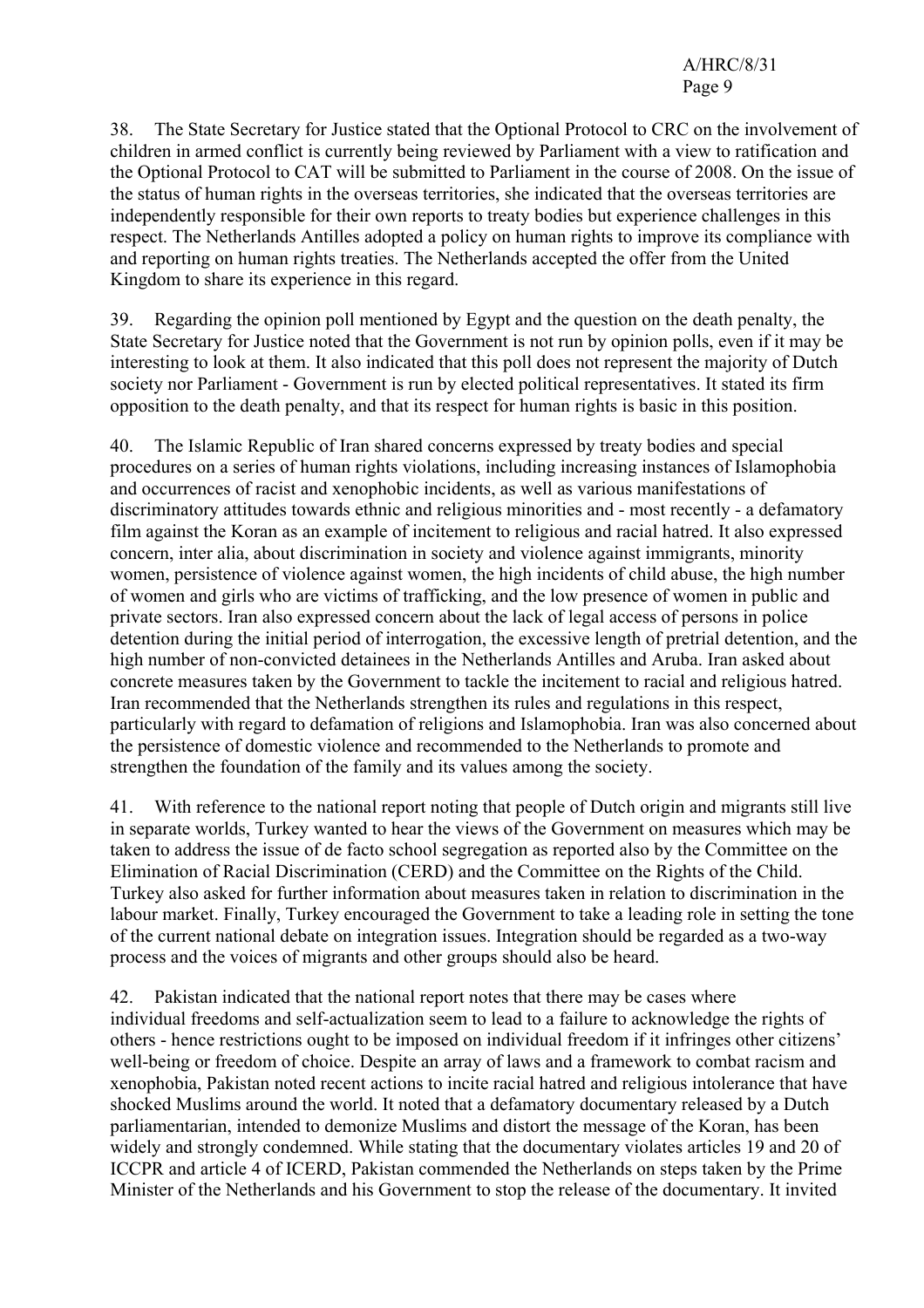A/HRC/8/31 Page 10

the Netherlands to provide information about any steps taken by the Government to stem the recurrence of such acts of xenophobia and Islamophobia, and recommended that the Government complete its investigation about civil and criminal implications concerning the release of the film and initiate prosecution of the author in accordance with the law of the Netherlands.

43. Malaysia stated that the rights of individuals must be enjoyed in harmony with the rights of others in the community and recommended that the Government consider formulating measures that would recognize that a truly meaningful enjoyment of the right to freedom of expression is only realized when exercised with responsibility. Malaysia asked for some examples of the 102 proposals listed in the new human rights strategy.

44. Slovenia asked, also to be reflected as a recommendation, about what has been done to adopt a gender perspective during consultations and in the national report, including in the outcome of and follow-up to the review. While welcoming the appointment of a Minister for Youth and Family in 2007, it expressed concern about the lack of sufficient mental health services for adolescents, the prevalence of drug and alcohol abuse, teenage pregnancies and sexually transmitted infections, and requested more information on programmes and measures to prevent or reduce drug and alcohol abuse.

45. Guatemala shared the sentiment expressed in paragraph 93 of the national report. Nevertheless, it stressed that xenophobia and racism are a threat and that, while commendable, it is not enough to adopt progressive laws; actions for their implementation are needed. It encouraged the Government to continue its initiatives to combat xenophobia and discrimination, especially regarding asylum-seekers and migrants. In that connection, it stated that the developed countries should ratify ICRMW.

46. China noted that the spread of the Internet has facilitated a free flow of information and regretted implications on the dissemination of pornography, the planning of terrorist activities and the incitement of racial and religious hatred. It noted measures adopted, such as the establishment of a national cybercrime centre and the ratification of the Council of Europe Convention on Cybercrime. China wanted to know to what extent these measures have been effective and whether the Government was ready to adopt further measures.

47. Belarus said that the situation regarding torture in the Netherlands is not ideal; the Netherlands has not ratified the Optional Protocol to CAT although it had expressed its intention to do so in its voluntary pledges in 2006. In 2007, the Committee against Torture expressed a whole set of serious concerns and made recommendations in respect of the situation of torture in Aruba and the Netherlands Antilles. Quoting extracts from the summary report on 13 NGOs, "These organisations are increasingly concerned at continued illusions to the role of the Netherlands in human rights protection worldwide are not put into practice at the national level anymore", Belarus hoped that the present statement will be taken constructively by the Netherlands. Belarus recommended that the Netherlands take part in international activities to promote and protect human rights on the basis of an equitable and mutually respectful dialogue.

48. Indonesia sought clarification about governmental strategies to alleviate the continued discrimination in the field of education and employment faced by ethnic groups. It also wanted to know whether the Government has investigated and carried out any preventive or awareness-raising measures following reports on the stigmatization of and discrimination against certain members of minority groups, and whether it had considered new policies to address increased incidents of Islamophobia. Indonesia enquired about strategies to improve asylum procedures and to avoid discrimination of undocumented migrants. It also asked how the Government further assures that international human rights norms fall in line with national legislation in order that it may be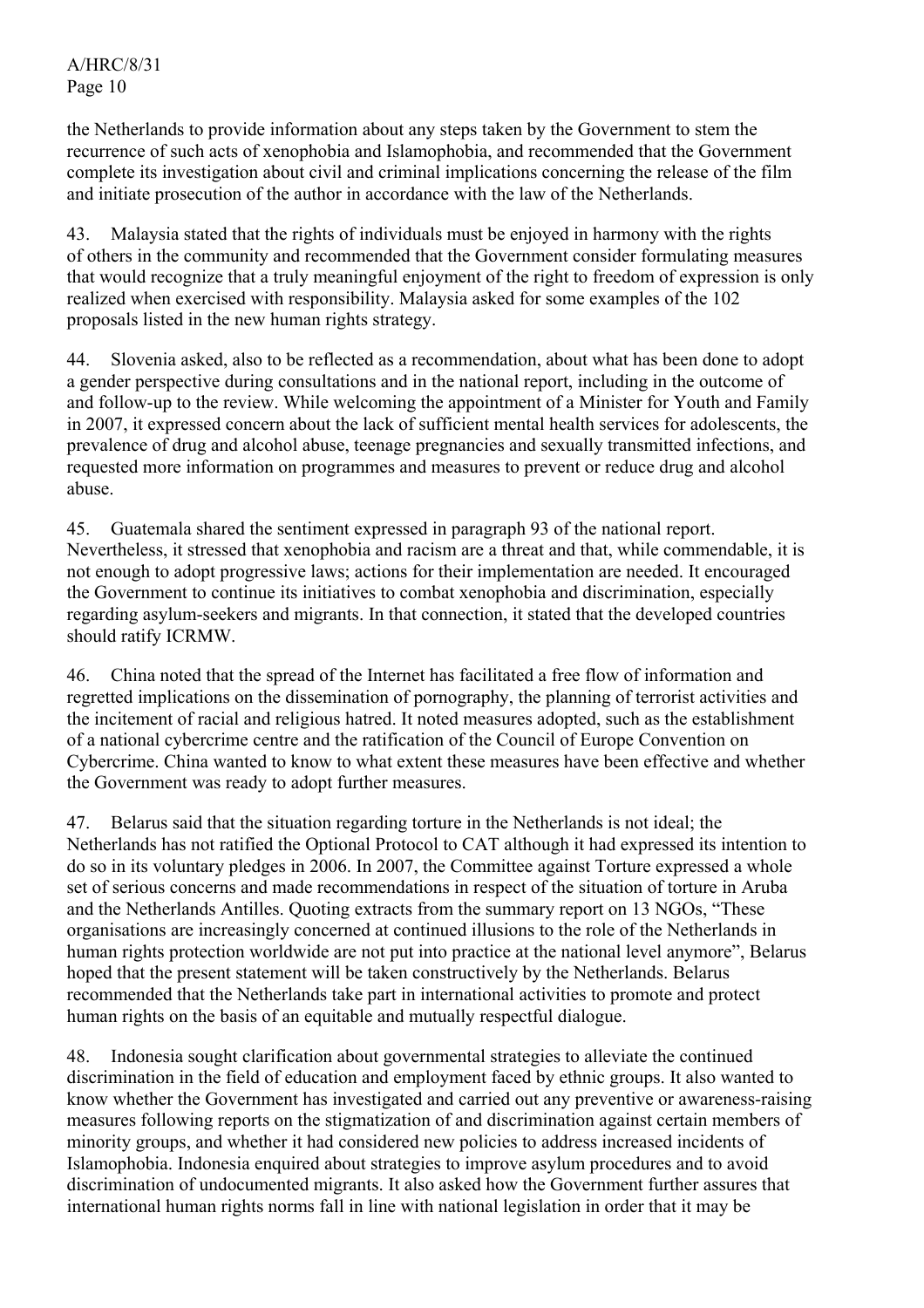applicable in all its territories. Finally, Indonesia recommended that the Netherlands undertake consistent efforts to counter racism and promote social and religious cohesion.

49. India recommended that the Netherlands continue to engage in a national dialogue with a view to promoting respect for diversity and tolerance and consider establishing an institutional mechanism to ensure this. India asked whether the freedom to freely profess, practise and propagate one's religion and faith is a fundamental right. Against the backdrop of considerable socioeconomic achievements, India is intrigued by the figures regarding the prevalence of domestic violence and asked about the reasons behind this situation. India recommended that the Netherlands consider implementing the recommendations of the Special Rapporteur on violence against women and CEDAW in this regard.

50. Noting the absence of a specific law to regulate restrictions on individual freedoms, Ghana asked what methods and procedures are used to determine when the exercise of individual freedoms infringes disproportionally on other citizens' well-being or freedom of choice. It also wanted to know whether the Government was succeeding in its efforts to prevent the portrayal of girls and women as sex objects. Ghana recommended strengthening measures to increase the participation by ethnic minority women in line with CEDAW recommendations, and intensifying human rights education.

51. The Republic of Korea welcomed the development of an action plan on the role of human rights education in society. It recommended that general awareness of diversity and multiculturalism be promoted at all levels of education. It also noted that the Human Rights Committee had expressed concern about the issue of euthanasia and the possible violations of ICCPR concerning review procedures on the termination of life on request and assisted suicide. The Republic of Korea wished to know what measures are being taken to address this concern.

52. Nigeria noted that the policy of the Netherlands, which places emphasis on freedom of expression and equality of all citizens without regard to their political convictions, religion or race, encouraged the influx of a large group of immigrants. It enquired about measures taken to properly investigate cases of human trafficking with a view to punishing the perpetrators rather than the victims. Nigeria recommended that the authorities take appropriate measures to prevent the use of excessive force by security forces when forcibly repatriating migrants, refugees and asylumseekers.

53. Bangladesh noted that the Government has adopted a policy of integration to assimilate their migrant population in the society. It asked how the Government contemplates integration keeping in view the social and cultural rights and other fundamental rights of migrant population. It shared the Government's view that the explosive increase in the Internet usage poses new challenges to the protection of human rights. Bangladesh appreciated the creation of a new cybercrime centre and would like to know about the scope of the centre and its effectiveness so far. Bangladesh referred to the concern expressed by CEDAW about the number of women and girls victims of trafficking, and stated that the Government should address the issue of demand in the destination country in order to be successful in the fight against trafficking in persons. In regard to instances of incitement of racial hatred and religious overtone, Bangladesh appreciated the Government to dissociate or deplore such incidents. Such acts are condoned in the name of freedom of expression and opinion, without fully appreciating and exercising internationally agreed limitations set for by ICCPR, particularly articles 19 and 20. Bangladesh recommended that the Government, while promoting the rights of freedom of opinion and expression, also pay due attention to commiserating responsibility and respect for others.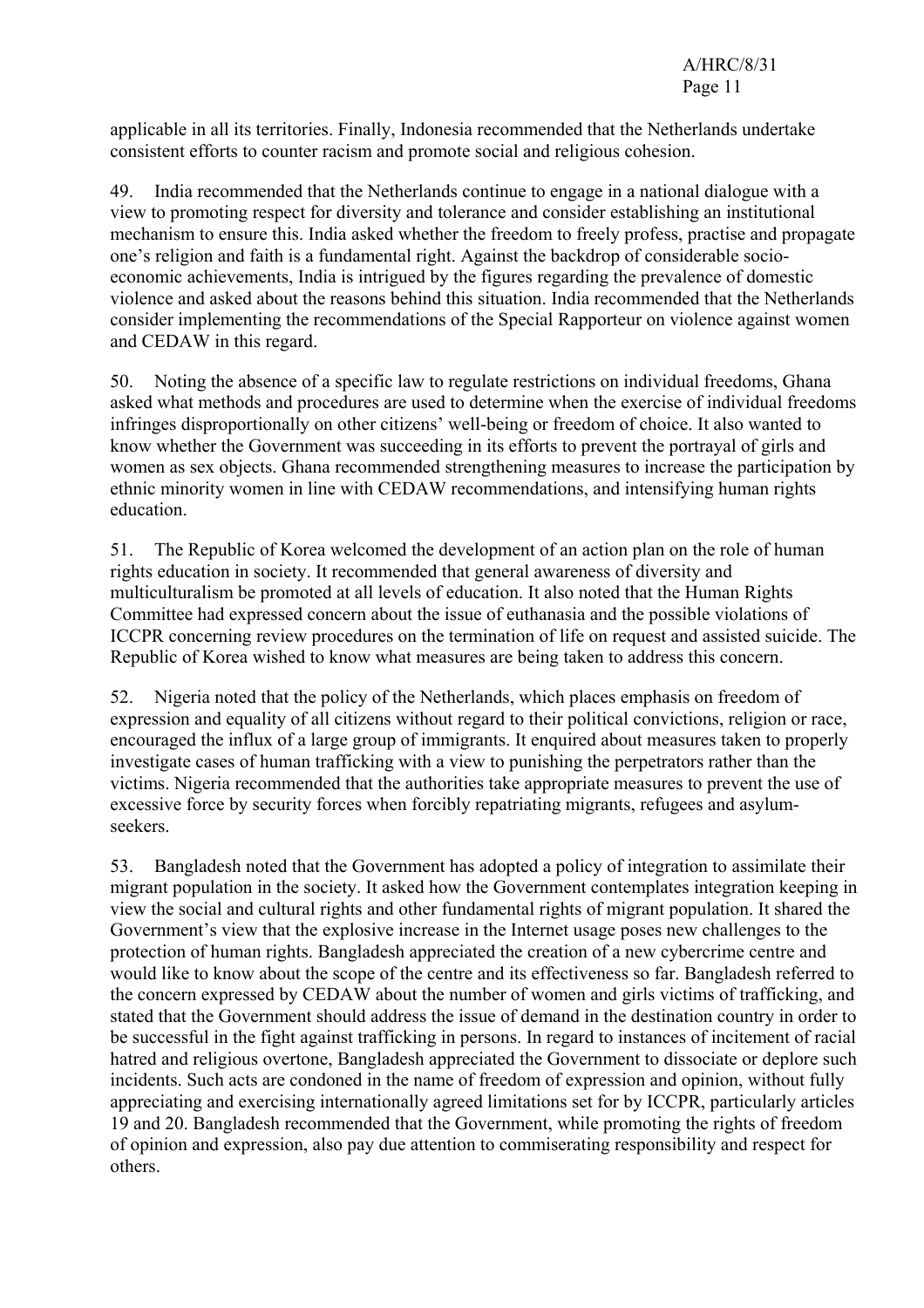54. Italy referred to recommendations made by CEDAW to take effective measures to eliminate discrimination against women refugees and other women from ethnic minorities. It also referred to comments made by the Special Rapporteur on violence against women on the fact that Dutch law excludes undocumented migrant women from access to social welfare benefits, including to shelters for those facing violence. Italy invited the Netherlands to elaborate on the latest initiatives undertaken to address these issues.

55. The State Secretary for Justice stressed its position on the documentary film "Fitna". The film exploited fears in society and comes at a period of time following attacks in New York, London and Madrid as well as the murder of Theo van Gogh in the Netherlands. Debates on changes in society increasingly address religion, freedom of religion, particularly Islam, and the position of Islam in Western democracy. Debates on integration are often placed unjustifiably in the context of religion. The documentary addresses all these changes but aims at polarizing and dividing non-Muslims from Muslims, by stereotyping the beliefs of Dutch Muslims with the ideology of a small group of extremists. Fortunately, Dutch Muslims and Muslim organizations have reacted calmly and with dignity at the film and have openly rejected any form of violent reaction to this film. The Dutch Muslim organizations have also played a crucial role in explaining the situation in the Muslim world abroad; have defended freedom of expression, which is one of the fundamental rights, and discouraged Muslim Governments from boycotting the Netherlands. The Netherlands will continue to address this problem in cooperation with Muslims living in the Netherlands. As the Prime Minister stated, the public prosecutor is currently investigating possible criminal offences as concerns the film.

56. On the issue of cybercrime and discrimination on the Internet, the Netherlands shared concerns about dissemination of racial and discriminatory material and continues its efforts to tackle online discrimination and to increase funding of the Complaints Bureau for Discrimination on the Internet (MDI) for 2007. The National Cybercrime Reporting Centre targets extremist utterances by responding to the public and monitors the Internet. The State Secretary for Justice is of the view that an international approach is needed to combat racism on the Internet. New measures have been announced in December.

57. On issues relating to integration, the Netherlands have already been and are in the process of developing approaches to integration. The underlying concept is that the increasing diversity in Dutch society is a positive development but with strings attached. This means that people must respect freedom of religion, freedom of expression and equality of men and women. Criminal behaviour and discrimination against those of different beliefs, gender or sexual orientation or against those who have a different lifestyle will not be tolerated. The State Secretary of Justice said that integration is a two-way process, in which all citizens are expected to participate, with expectations of the receiving society.

58. Regarding questions about ethnic barriers in education, the Netherlands referred to its national report which states that it is keen to ensure that children attending segregated schools come into contact with each other. Since 2006, agreements have been reached at the municipal level and schools have to report on what they are doing to counter segregation. Both local authorities and schools can turn to the Expertise Centre on Multi-ethnic Schools, which was set up in 2006. The Education Inspectorate also ensures that schools are making an adequate contribution. Pilot projects will be launched in 2008 to see what is being done to tackle this problem. Segregation in school is also about segregation in housing, which is one of the major concerns of the moment.

59. The State Secretary of Justice shared concerns at the existence of domestic violence and its effects on society and individuals. She admitted that it affects women disproportionately, and that in most cases, it is inflicted by their intimate partners or ex-partners or family members. Men are also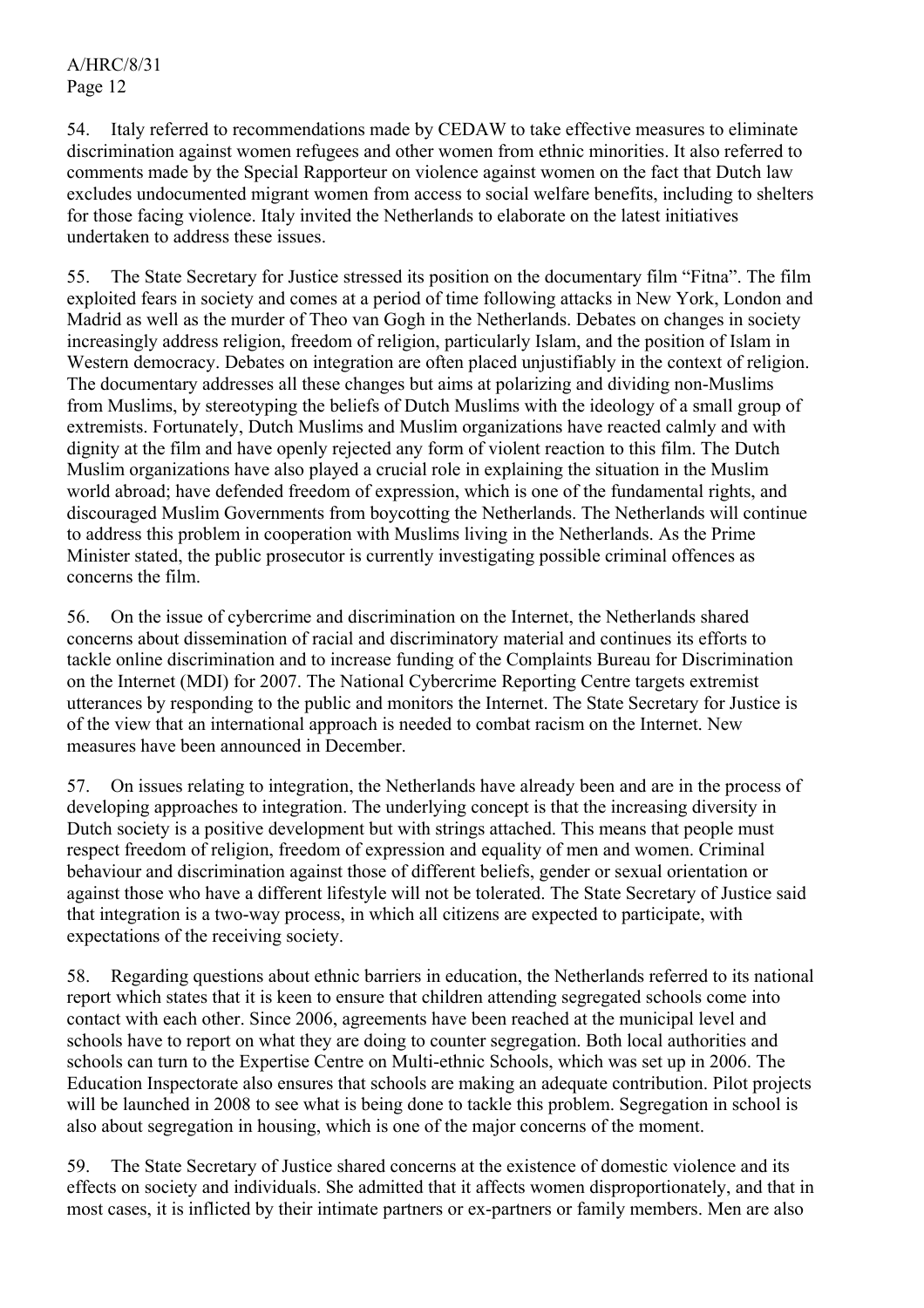affected, as in the cases of honour-related crimes. For that reason, she stated that at present its policy is gender neutral. However, and partly due to the recommendations made by treaty bodies and the Special Rapporteur on violence against women, the Government is considering whether a gender-specific formulation of policy is advisable.

60. On the issue of trafficking and the position and abuse of women, the State Secretary of Justice gave the example of recent prosecutions of traffickers between Nigeria and the Netherlands, due to cooperation with Nigeria on this issue.

61. Regarding anti-discrimination policy, the State Secretary of Justice referred to the report of the Netherlands to CERD submitted in November 2007, which includes information on its anti-racist policy. She added that while the action plan does not include any actions vis-à-vis the Human Rights Council, the Netherlands does envisage promoting a draft European Union policy which will include human rights assessments. She indicated that it will try to make the full action plan available to the Human Rights Council, as was the case with the underlying strategy.

62. The State Secretary of Justice indicated that the Netherlands secures rights to social security to both legal and illegal migrants. Certain basic needs of illegal migrants are secured, but it would go too far to bring the level of access to social rights of illegal migrants to the same level as those of legal migrants. This position is well known in the United Nations. It added that undocumented migrants have access to education, legal aid, and health. The Netherlands has also adjusted to provide allowances for victims of domestic violence. She indicated that the National Minister for Youth and Family deals with how to strengthen family values, and issued a youth and family programme. Regarding euthanasia, she indicated that the United Nations has recommended a regular evaluation of the Act. Such an evaluation process already exists and we have followed it. The 2007 report can be made available for all; it basically shows that the Netherlands meets the three key aims of the act namely to ensure social control, guarantee quality medical decisions at the end of life, and provide certainties for medical personnel.

63. Mexico asked how the objections of the Netherlands with regard to certain rights provided in the ICRMW, as explained by the Netherlands, are compatible with the principle of universality of human rights, specifically in the case of acquired rights. It further asked about legislation to prevent discrimination, and whether it covers all inhabitants/citizens of the Netherlands, including undocumented migrants, and those of Aruba and the Netherlands Antilles. Mexico recommended that the Netherlands review its legislation in order to protect fundamental rights of all persons, independently of their migrant status. It also recommended that necessary measures be taken regarding discrimination against women refugees, migrants and women from ethnic groups, and to guarantee the integration of all female children. With regard to asylum procedures, it requested details about the accelerated procedure of 48 hours. Mexico also recommended establishing or strengthening the machinery for reviewing the accelerated procedure in order to guarantee the rights of the asylum-seekers.

64. Israel was interested in the multi-pronged methodology that the Government has implemented to tackle trafficking in persons, including the establishment of the post of a National Rapporteur on Trafficking in 2000. It invited the Netherlands to share its views on the effectiveness of this approach, and asked about the interplay between these mechanisms and how duplication would be avoided. Israel also wanted to know which enforcement responsibilities were available to these institutions and asked for an assessment of concrete and tangible results in combating trafficking in the last eight years.

65. With reference to respective parts of the compilation and summary reports prepared by OHCHR, Algeria recommended that the Netherlands include information on the implementation of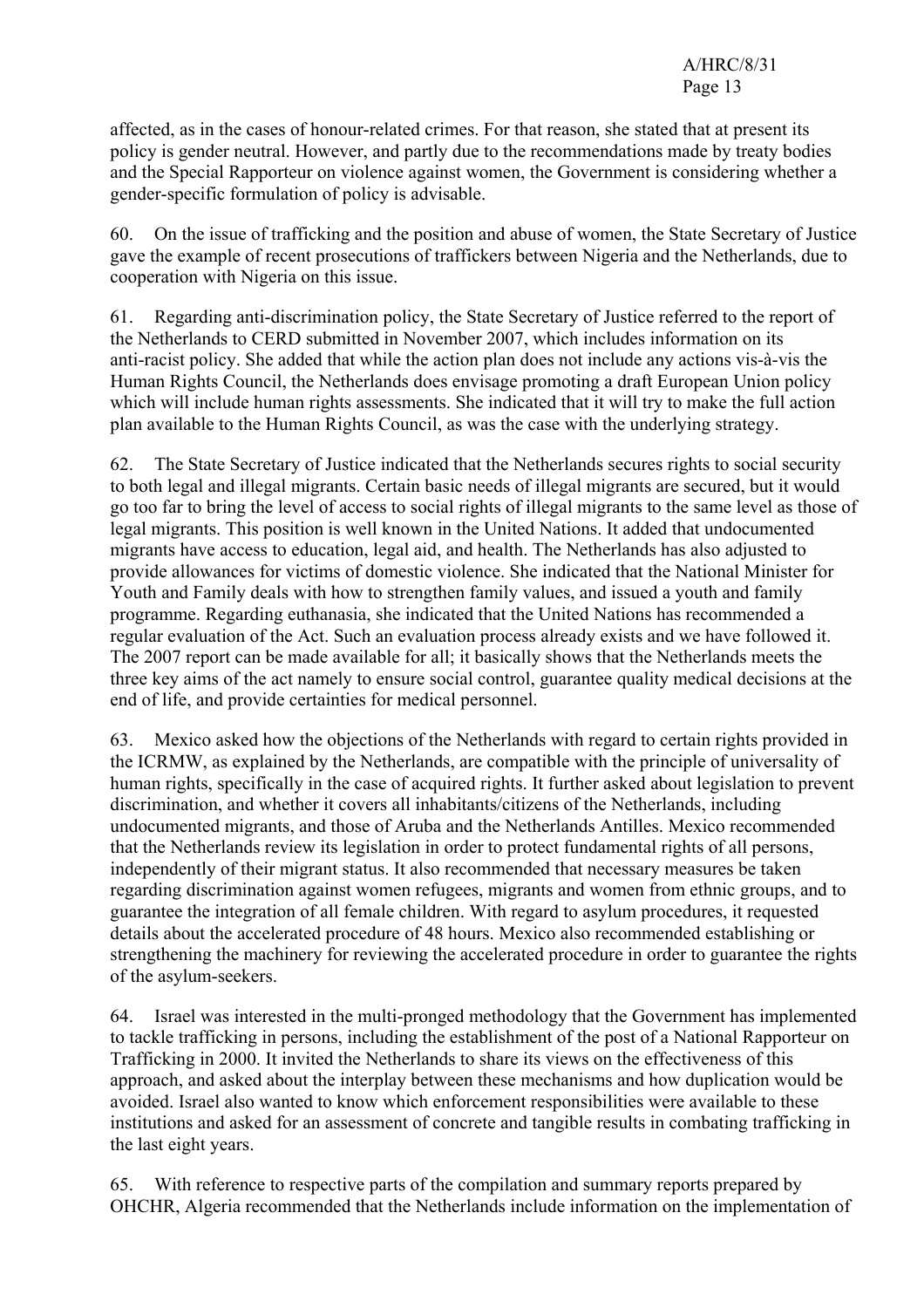human rights treaties in overseas territories, and remove the reservation to article 8 (1) (d) of the International Covenant on Economic, Social and Cultural Rights in respect of the Netherlands Antilles. It drew attention to concerns expressed by CERD about the sharp increase in the number of complaints, in particular those concerning Islamophobia and the manifestations toward ethnic minorities. It also noted that the Employment of Minorities Act is no longer in force. Algeria recommended that the Netherlands continue to promote awareness of diversity and multiculturalism at all levels of education and to ensure proper representation of minorities in the labour market, as per the ratio of minorities. Algeria recommended that the Government take proactive measures aimed at preventing the instrumentalization of the freedom of expression to justify campaigns of incitement to racial hatred and violence in the Netherlands. Algeria recommended the Netherlands adhere to ICMRW and to increase its efforts to prevent acts of discrimination in this area. Algeria recommended to the Netherlands to undertake an in-depth study on trafficking and exploitation of children, particularly with regard to sexual abuse, child prostitution and child pornography, as a basis for urgent remedial action in this regard.

66. South Africa strongly encouraged the Government to accelerate efforts in increasing female representation in top positions in the senior public service to 25 per cent by 2011. South Africa invited the Netherlands to further elaborate on the Government's efforts to deal with the persisting problem of racial profiling and the success brought about by such interventions. It also asked for more details with regard to reservations entered on article 8 (1) (d) of the International Covenant on Economic, Social and Cultural Rights and intentions to remove them. Lastly, South Africa requested information on numerous reservations on some of the key provisions of ICCPR, and whether the Government was considering the withdrawal of these reservations. It also requested information on measures regarding verification methods in place in regard to political parties and social institutions aimed at ensuring that these do not propagate racist and xenophobic agendas.

67. Morocco noted that article 1 of the Constitution states that all are treated equally under similar circumstances, and that no discrimination is allowed. This implies ensuring that beliefs and feelings of all believers are respected and measures are taken to combat defamation and intolerance. It noted with satisfaction the statement by the State Secretary of Justice that freedom for Muslims to practise their religion is a key theme of integration policies. It welcomed the position of the Government to dissociate itself from the most recent provocative act by Mr. Wilders, such acts being shocking to Muslim feelings. Morocco wanted to know whether the Government intended to take preventive measures against the defamation of Islam or any other religion or to discourage it, and what its intentions are with regard to adhering to ICRMW.

68. Jordan highlighted that the freedom of expression and opinion must be within a framework that allows for restrictions without necessarily involving an infringement on the rights of others. It asked how the Netherlands explained that respective provisions and constraints were not formalized. Jordan expressed the hope that the action plan designed to combat discrimination and Islamophobia would prove successful. It further expressed satisfaction about efforts made with regard to asylum-seekers, migrants and trafficking in persons, and welcomed the 0.8 per cent of GDP allotted to combating poverty, an example that should be followed by other countries. Jordan recommended that the Netherlands take legal measures to deal with intolerance and initiate an awareness-raising campaign for the society at large to ensure a more generalized tolerance.

69. Azerbaijan emphasized that all measures should be taken to avoid the acts that could offend religious and cultural sentiments of others and strengthen polarization in society. It stressed the Netherlands efforts to promote media literacy. While noting the creation of the Equal Treatment Commission, it wanted to know how effective it was vis-à-vis combating discrimination, and which enforcement measures are envisaged. It also asked about plans to adhere to ICRMW.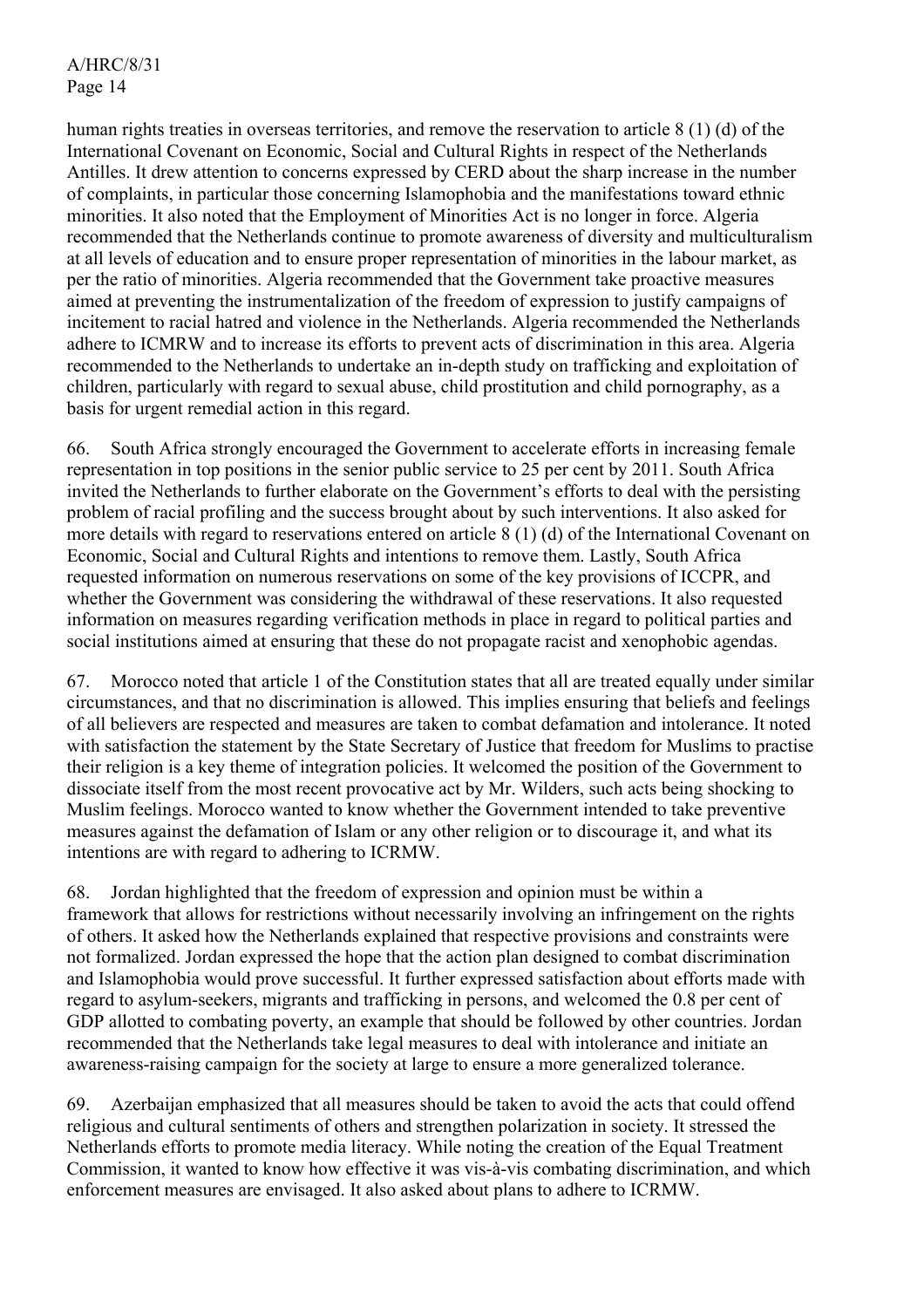70. Switzerland, taking note of the new anti-terrorism legislation, which extends the scope of manoeuvre of services in charge, recommended that measures be implemented in respect of international human rights obligations, including the right to a fair trial and the right to freedom and security of the person. Switzerland asked whether the newly established Article 1 Association may receive complaints by individuals concerning discrimination, whether these complaints will be submitted to courts on behalf of victims, and whether they will be incorporated in statistics. Lastly, Switzerland invited the Netherlands to provide information on its action plan on human rights education, noting that other States could benefit from its conclusions.

71. New Zealand noted with concern that there is growing polarization in the Netherlands between people of Dutch origin and immigrants, and the rising tide of racist and xenophobic sentiments this has generated. It asked how much progress the Netherlands has made in establishing a national human rights institution based on the Paris Principles, which had been one of its pledges for the Human Rights Council. New Zealand recommended that the Netherlands take the necessary steps to establish this institution, which would play an important role in ensuring the protection of human rights and fundamental freedoms that form the very basis of Dutch society.

72. Saudi Arabia noted that the phenomenon of discrimination, targeting in particular Muslim communities, was proof of the deteriorating living conditions of these communities. With reference to the film "Fitna", which was provocative and an unacceptable exploitation of freedom of expression, it noted that the Netherlands had legislation but that international standards relating to prohibition of discrimination were not effectively enforced. It requested information on measures the Netherlands has taken to deal with Islamophobia and to raise awareness in order to promote tolerance and mutual respect. Taking into account measures and legislation, Saudi Arabia recommended to enforce legislation on equality and non-discrimination, adopt measures to combat Islamophobia, and to work on promoting a society of tolerance through educational measures.

73. Sweden asked a follow-up question with respect to trafficking. It noted that the Government has taken measures to combat trafficking in human beings, as described in its national report. In her 2007 report, the National Rapporteur on Trafficking issued a number of recommendations on further measures to be taken and to strengthen provisions for assistance to victims. Sweden asked if the Netherlands could elaborate on its view on these recommendations and other proposals made by the National Rapporteur.

74. The State Secretary of Justice indicated that the Netherlands has established a national human trafficking task force, with the duty to combine and coordinate all efforts of existing institutions, such as special police units and the National Rapporteur. The task force will exchange best practices and eliminate bottlenecks, with a view to adding to existing infrastructure.

75. The State Secretary of Justice stated that all inhabitants are protected against discrimination, be they Dutch nationals or migrants. The equal treatment law applies to the European part of the Netherlands. The Netherlands Antilles is considering a similar act on equality of treatment. She stated that various data, such as on health, trade union membership or criminal convictions constitute special data. Processing such data can be a breach of privacy, so there are specific restrictions in the law in this regard. Such data can only be revealed in circumstances where it is inevitable to do so. She added that by 2009 the national network of anti-discrimination bureaus will cover the entire country and local governments will be required to provide assistance. A public information campaign will be launched to assist victims of discrimination in filling out reports.

76. The State Secretary of Justice stated that the European part, Aruba and the Netherlands Antilles are three co-equal fully autonomous partners in their respective affairs. The Netherlands had stressed its concerns with the findings of the European Committee for the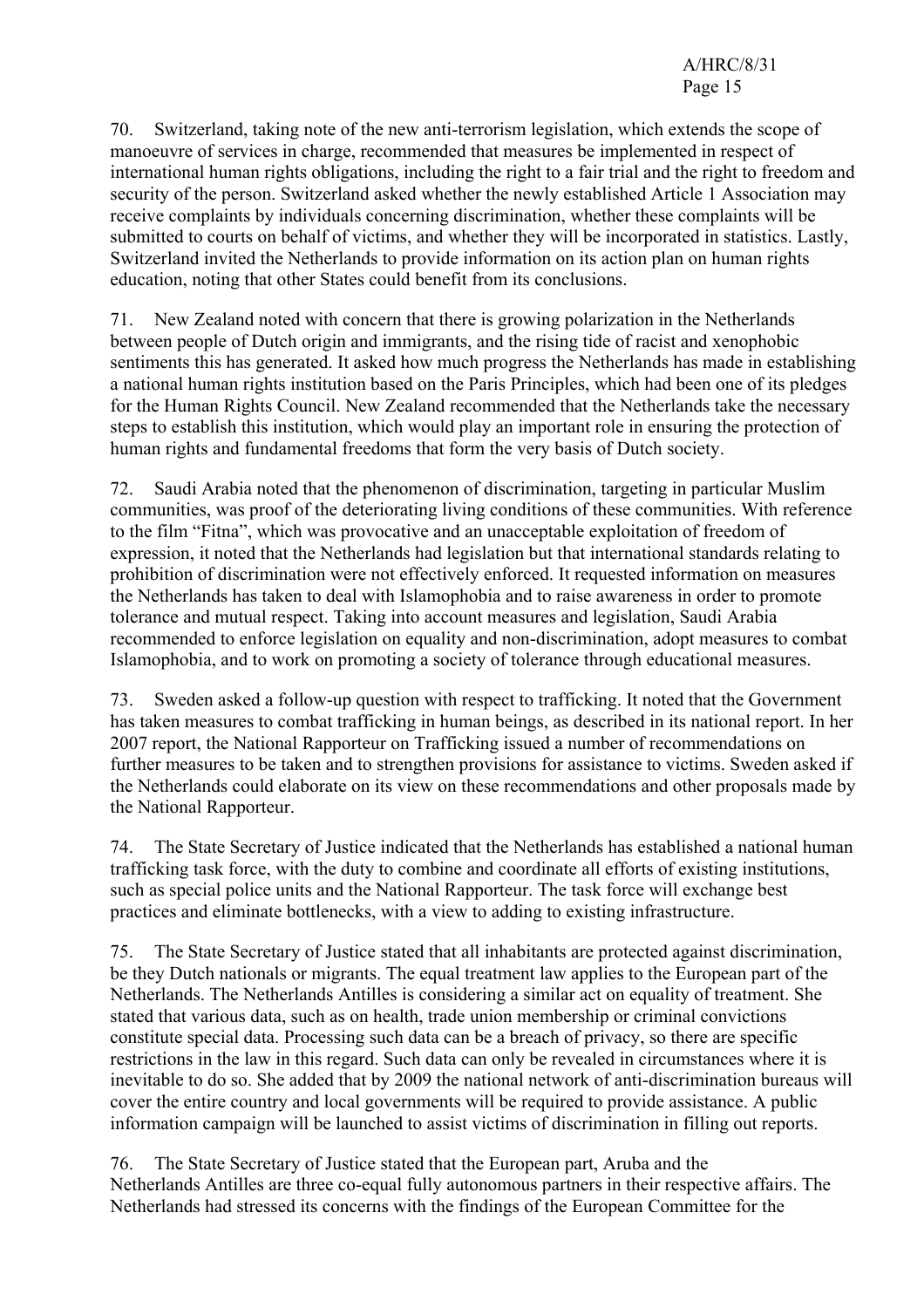Prevention of Torture and Inhuman or Degrading Treatment or Punishment (CPT), and pledged 9.5 million euros to modernize the prison system in Netherlands Antilles. The CPT had recommended that progress be monitored, and the State Secretary of Justice stated that cells have been improved since the issuance of the CPT report. Plans have been made to improve remaining facilities and the Netherlands is on its way to do so. She indicated that there are strict codes of conduct for the treatment of detainees and ill-treatment is dealt with and punished. Special detectives are assigned to deal with this issue, audits take place every three months regarding detention conditions and cell capacities, and prison officers are also trained in human rights. She added that prisoners are also informed of their rights under human rights treaties.

77. In her closing remarks, the State Secretary of Justice noted appreciation for all questions and remarks made, including the raising of issues in which the Netherlands can improve, which was its hope for this process. She appreciated and evaluated all questions and remarks made. Regarding the recommendations that were made, she indicated that the Government would examine them carefully and would come back to the Working Group in writing well before the eighth session of the Council. She stated that the promotion and protection of human rights is a continuous process and UPR is an excellent instrument to facilitate this process.

## **II. CONCLUSIONS AND/OR RECOMMENDATIONS**

## **78. In the course of the discussion, the following recommendations were made to the Netherlands:**

- **1. Ratify as soon as possible the International Convention on the Protection of All Persons from Enforced Disappearance (France); to ratify the Optional Protocol to the Convention against Torture and Other Cruel, Inhuman or Degrading Treatment or Punishment and the Optional Protocol to the Convention on the Rights of the Child on the involvement of children in armed conflict (Brazil) and to set clear time frames in this regard, and that the Human Rights Council be informed accordingly (Russian Federation);**
- **2. Initiate a debate on the death penalty, with a view to reaching responsive conclusions consistent with international human rights law (Egypt);**
- **3. Reconsider the legality of prostitution given its impact on the realization of a whole range of rights (Egypt);**
- **4. That a mechanism be established with a view to verifying that political parties and social institutions do not adopt racist or xenophobic programmes (Egypt);**
- **5. Lawmakers discharge their responsibility under the International Covenant on Civil and Political Rights, in particular with regard to the prohibition of incitement to hatred by law, and enacting the necessary restrictions to protect the rights of others (Egypt);**
- **6. Take appropriate measures to prevent the use of excessive force by security forces when forcibly repatriating migrants, refugees and asylum-seekers (Nigeria);**
- **7. Accede to the International Convention on the Protection of the Rights of All Migrant Workers and Members of Their Families (Egypt, Peru, Algeria) and to increase its efforts to prevent acts of discrimination against migrants (Algeria);**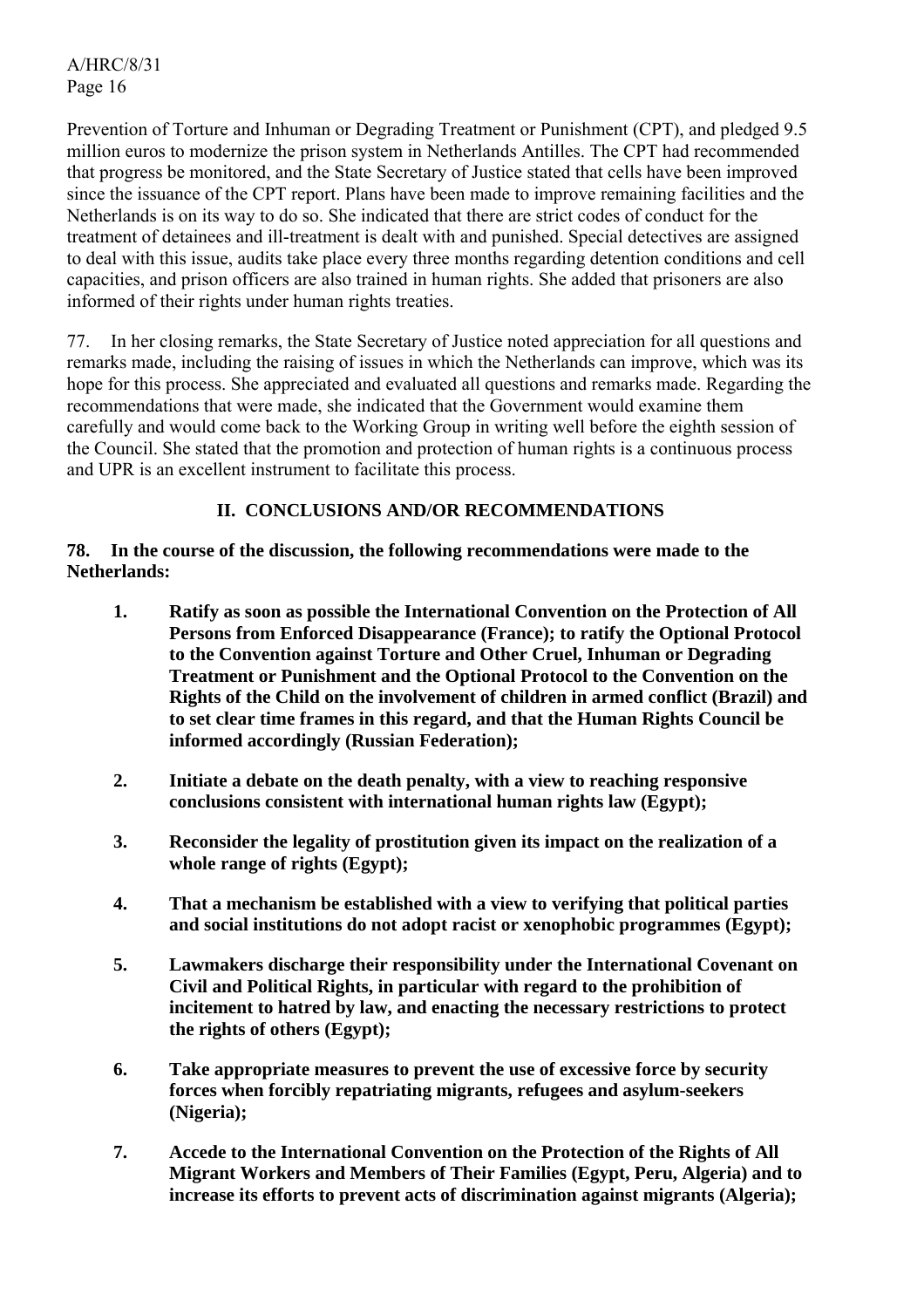- **8. Continue efforts to intensify the investigation and prosecution of racial hatred and related violence through criminal legal proceedings and other measures (Canada) and to implement all the articles of International Convention on the Elimination of All Forms of Racial Discrimination (Cuba);**
- **9. Ensure that information on the implementation of human rights conventions in the overseas territories be consistently included in reports to treaty bodies (United Kingdom, Russian Federation, Algeria);**
- **10. Consider withdrawal of reservations with respect to the Convention on the Rights of the Child (Russian Federation) and International Covenant on Economic, Social and Cultural Rights with regard to the Netherlands Antilles (Russian Federation, Algeria);**
- **11. Strengthen rules and regulations with regard to hatred, defamation of religions and Islamophobia (Islamic Republic of Iran) and enforce legislation on equality and non-discrimination and adopt measures to combat Islamophobia (Saudi Arabia);**
- **12. To promote and strengthen the foundation of the family and its values among the society (Islamic Republic of Iran);**
- **13. Take a leading role in setting the tone of the current national debate on integration issues and have the voices of migrants and other groups also be heard (Turkey); Continue to engage in a national dialogue with a view to promoting respect for diversity and tolerance and consider establishing an institutional mechanism to ensure respect for diversity and tolerance (India);**
- **14. Complete investigations about civil and criminal implications concerning the release of the film "Fitna" and initiate prosecution of the author in accordance with Dutch law (Pakistan);**
- **15. Consider formulating measures that would recognize that a truly meaningful enjoyment of the right to freedom of expression is only realized when exercised with responsibility (Malaysia), and undertake proactive measures aimed at preventing the instrumentalization of the freedom of expression to justify campaigns of incitement to racial hatred and violence in the Netherlands (Algeria);**
- **16. Ensure the inclusion of a gender perspective as the follow-up to the UPR (Slovenia);**
- **17. Take part in international activities to promote and protect human rights on the basis of an equitable and mutually respectful dialogue (Belarus);**
- **18. Undertake consistent efforts to counter racism and promote social and religious cohesion (Indonesia);**
- **19. Consider implementing the recommendations of the Special Rapporteur on violence against women and CEDAW (India), and strengthen measures to increase the participation by ethnic minority women in line with CEDAW recommendations, and consider intensifying human rights education (Ghana);**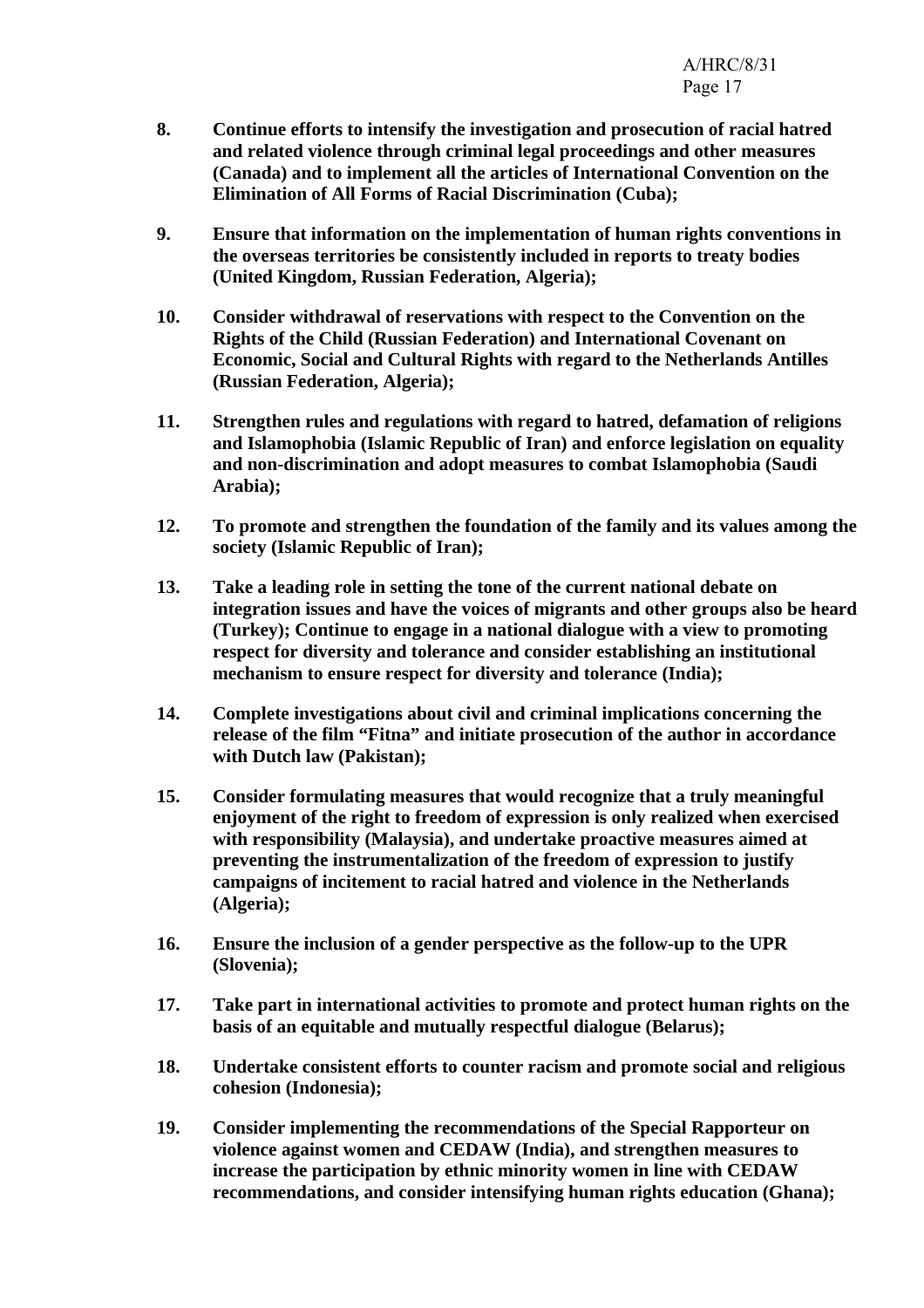- **20. Continue to promote awareness of diversity and multiculturalism at all levels of education (Algeria, Republic of Korea);**
- **21. Address the issue of demand in the destination country in order to be successful in the fight against trafficking in persons (Bangladesh);**
- **22. While promoting the rights of freedom of opinion and expression, pay due attention to commiserating responsibility and respect for others (Bangladesh);**
- **23. Review its legislation in order to protect fundamental rights of all persons, independently of their migrant status, and take necessary measures regarding discrimination against women refugees, migrants and women from ethnic groups, and to guarantee the integration of all women victims of trafficking (Mexico);**
- **24. Establish or strengthen the machinery for reviewing the accelerated procedure of 48 hours in order to guarantee the rights of the asylum-seekers (Mexico);**
- **25. To ensure proper representation of minorities in the labour market as per the ratio of minorities (Algeria);**
- **26. Undertake an in-depth study on trafficking and exploitation of children, particularly with regard to sexual abuse, child prostitution and child pornography, as a basis for urgent remedial action in this regard (Algeria);**
- **27. Accelerate efforts in increasing female representation in top positions in the senior public service to 25 per cent by 2011 (South Africa);**
- **28. Take legal measures to deal with intolerance and initiate an awareness-raising campaign for the society at large to ensure a more generalized tolerance (Jordan);**
- **29. While implementing anti-terrorism measures, respect international human rights obligations, including the right to a fair trial and the right to freedom and security of the person (Switzerland); and consider revising all anti-terrorism legislation to bring it in line with the highest human rights standards (Cuba);**
- **30. Take necessary steps to establish a national human rights institution (New Zealand);**
- **31. Work on promoting a society of tolerance through educational measures (Saudi Arabia).**

**79. These recommendations will be examined by the Netherlands, which will provide a response in due time. The response of the Netherlands will be included in the outcome to be adopted by the Human Rights Council at its eighth session.** 

**80. All conclusions and/or recommendations contained in this report reflect the position of the submitting state(s) and/or the State under review thereon. They should not be construed as endorsed by the Working Group as a whole.**